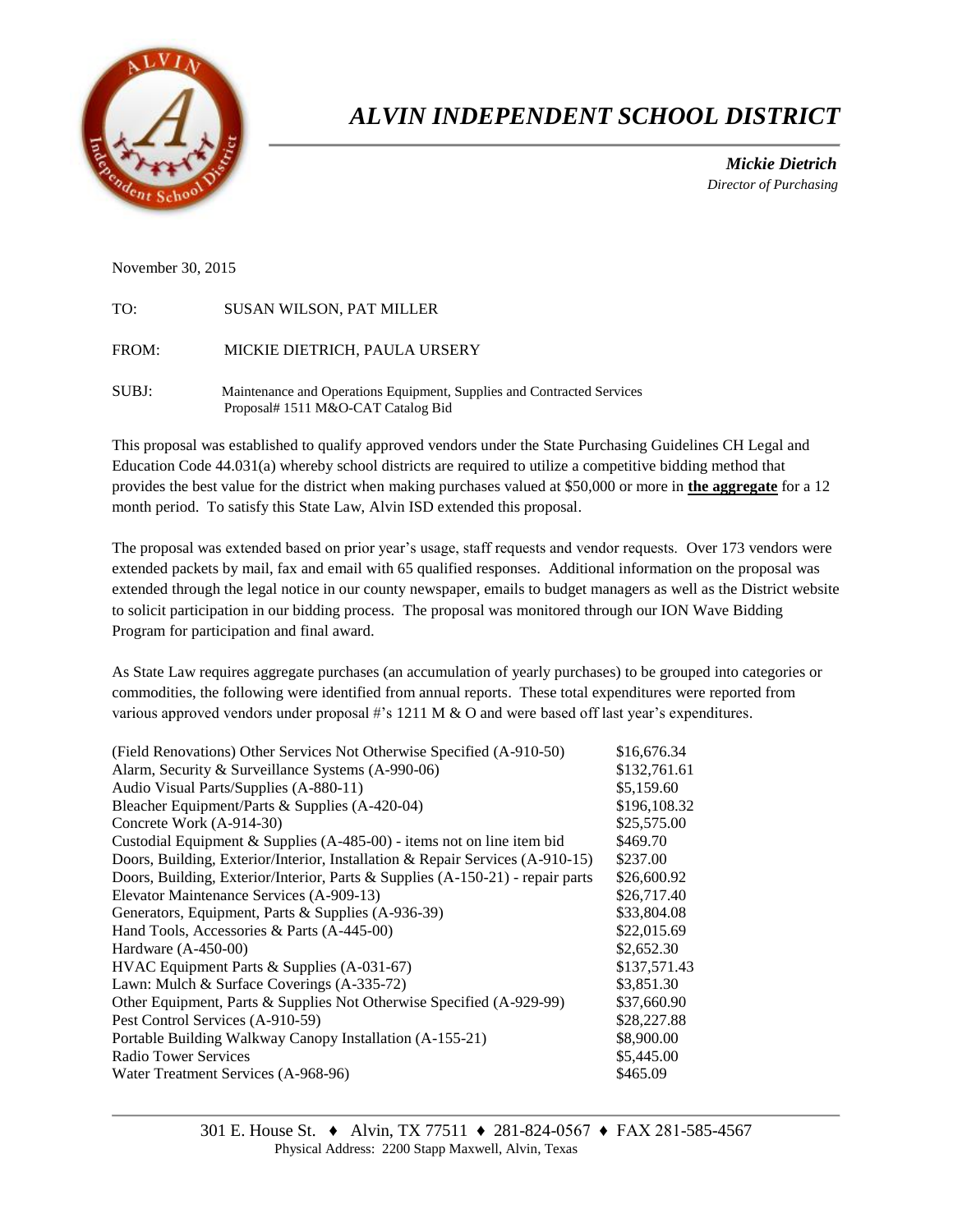This total yearly expenditure is not guaranteed for the term of the contract to any one vendor as award is requested as a non-exclusive award contract. Many of the contract awarded vendors were also approved through state cooperatives.

The approved vendors from the above proposals mentioned were extended the electronic proposal to provide the new database information for the campuses. As we transition our proposals in Purchasing to an electronic bidding system and provide an electronic database for staff referencing of approved vendors, this proposal was extended with over 80 identified commodity sub-categories for vendors to provide discount pricing. The sub-categories were extended with commodity coding to provide for future yearly aggregate financial track-ability. This proposal covers all M  $\&$  O equipment, materials, supplies and services including the following commodities  $\&$  descriptions:

| Chillers, Heat Exchangers And Receivers                       | A-031-13       |
|---------------------------------------------------------------|----------------|
| HVAC, Filters                                                 | A-031-42       |
| HVAC, Parts And Supplies                                      | A-031-67       |
| <b>Building Systems Maintenance Parts</b>                     | $A-150-03$     |
| Doors Building/Exterior/Interior, Parts Supplies              | $A-150-21$     |
| Doors Overhead Parts & Supplies                               | A-150-55       |
| Bldg Prog - Construction - Canopies/Carports                  | $A-155-21$     |
| Maintenance - Electrical Supplies/Parts                       | $A-285-00$     |
| Fencing Equipment And Supplies                                | A-330-00       |
| Mulch /Soil Conditioners /Compost                             | A-335-72       |
| Fire Protection Equipment/Supplies                            | $A-340-00$     |
| First Aid/Safety Equipment/Supplies                           | $A-345-00$     |
| Bleachers Parts, Supplies, Installations                      | A-420-04       |
| Maintenance Small Powered And Non-Powered                     | $A-445-00$     |
| Hardware / Related Items, Casters, Hinges, Glides,            | $A-450-00$     |
| <b>Locksmith Parts And Tools</b>                              | A-450-55       |
| Lawn Equipment/Parts/Supplies                                 | $A-515-15$     |
| Lumber, Plywood, Particleboard, All Kinds                     | $A-540-11$     |
| Industrial Commercial And Professional Equipment And Supplies | A-545-29       |
| Landscaping Shrubs And Flowers                                | A-595-38       |
| Swimming Pools, Equipment, And Supplies                       | $A - 650 - 66$ |
| Lawn Chemicals /Fertilizers /Insecticides /Pesticides         | $A - 675 - 00$ |
| Intercom Systems, Office                                      | A-725-32       |
| Refrigeration Equipment & Accessories, Tubing, Fittings       | $A-740-00$     |
| Dirt /Top Soil /Fill Dirt                                     | $A-790-70$     |
| Signage & Graphics Interior/Exterior                          | A-801-55       |
| Lockers Parts, Supplies, Installations                        | $A-804-16$     |
| Athletic Equipment/Supplies Not Listed Elsewhere              | $A-805-00$     |
| Audio Visual Equipment Parts And Supplies                     | A-880-11       |
| <b>Welding Supplies</b>                                       | $A-895-00$     |
| <b>Elevator Maintenance Services</b>                          | A-909-13       |
| General Building Supplies Not Otherwise Classified            | A-909-50       |
| Air Duct Cleaning Services                                    | A-910-04       |
| Window Coverings And Accessories                              | A-910-11       |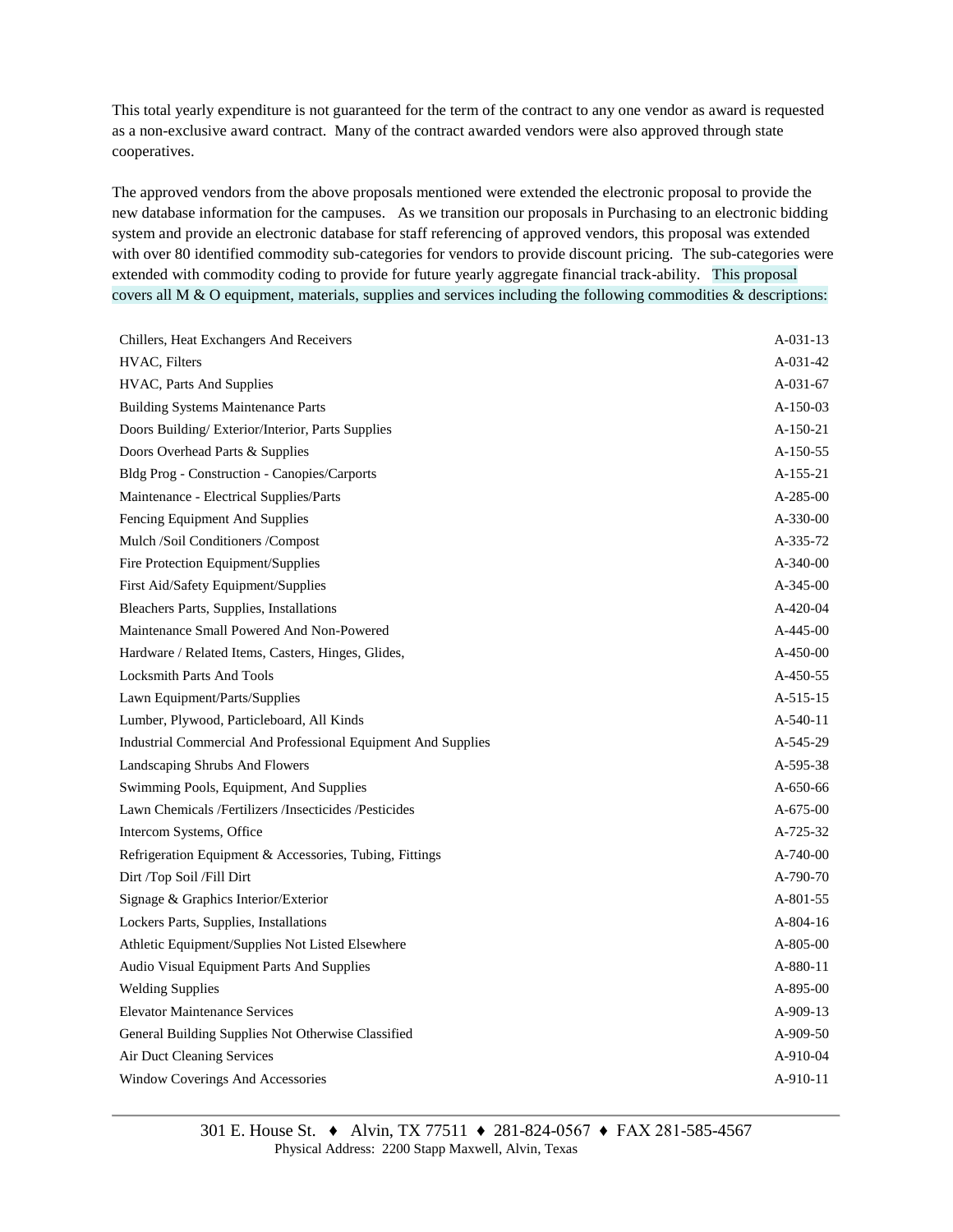| Door Installation, Maintenance And Repair                            | A-910-15       |
|----------------------------------------------------------------------|----------------|
| Fire And/Or Water Damage Restoration Services                        | A-910-24       |
| Garbage/Trash Removal, Disposal And/Or Treatment                     | A-910-27       |
| Glass Replacement, Maintenance And Repair                            | A-910-30       |
| Heating, Air Conditioning, And Ventilation                           | A-910-36       |
| Insulation And Asbestos Installation, Maintenance                    | A-910-38       |
| <b>Locksmith Services</b>                                            | A-910-48       |
| Other Maintenance And Construction Services Not Otherwise Classified | A-910-50       |
| Maintenance And Repair Services, Building (Not                       | A-910-52       |
| Overhead Door Installation, Maintenance And                          | A-910-55       |
| Pest Control (Including Termite Inspection And Control               | A-910-59       |
| Septic Tank Maintenance And Repair Services                          | A-910-68       |
| Sludge Removal, Building (To Include Grease Trap                     | A-910-70       |
| Welding Maintenance And Repair Services                              | A-910-76       |
| Boring, Drilling, Testing And Soundings                              | A-912-16       |
| <b>Demolition Services</b>                                           | A-912-40       |
| Pavement Repair/Parking Lot Repair & Striping Services               | A-913-34       |
| Paving/Resurfacing, Alley And Parking Lot                            | A-913-94       |
| Fencing Services And Supplies                                        | $A-914-00$     |
| <b>Carpentry Services</b>                                            | A-914-27       |
| <b>Concrete Services</b>                                             | A-914-30       |
| <b>Electrical Services</b>                                           | A-914-38       |
| <b>Flooring Services</b>                                             | A-914-44       |
| <b>Glass And Glazing Services</b>                                    | A-914-47       |
| <b>Insulation Services</b>                                           | A-914-53       |
| <b>Masonry Services</b>                                              | A-914-55       |
| Painting And Wallpapering Services                                   | A-914-61       |
| <b>Plumbing Services</b>                                             | A-914-68       |
| Roofing And Siding Services                                          | A-914-73       |
| Landscaping Consulting/Services                                      | A-918-73       |
| Moving Services And Consulting                                       | A-918-80       |
| Material Handling Equipment Maintenance                              | A-929-58       |
| All Other Equipment Parts Not Otherwise Classified                   | A-929-99       |
| Janitorial Equipment Parts And Repair                                | A-934-39       |
| Maintenance And Repair Fire Protection Services                      | A-936-33       |
| Generators, Portable And Stationary, Including Parts                 | A-936-39       |
| Other Testing Equipment Not Otherwise Classified                     | A-936-99       |
| <b>Utility Management</b>                                            | A-958-95       |
| Park And Playground Equipment                                        | $A - 650 - 18$ |
| Pole Installation And Relocation Service (Telephone, Utility Light)  | A-968-79       |
| Tree And Shrub Removal Services                                      | A-968-88       |
| Water And Wastewater Treatment Services                              | A-968-96       |
| Building, Fabricated, Pre-Fabricated Or                              | A-971-08       |
| Crane /Hoists /Lifts Equipment Rental                                | A-975-26       |
|                                                                      |                |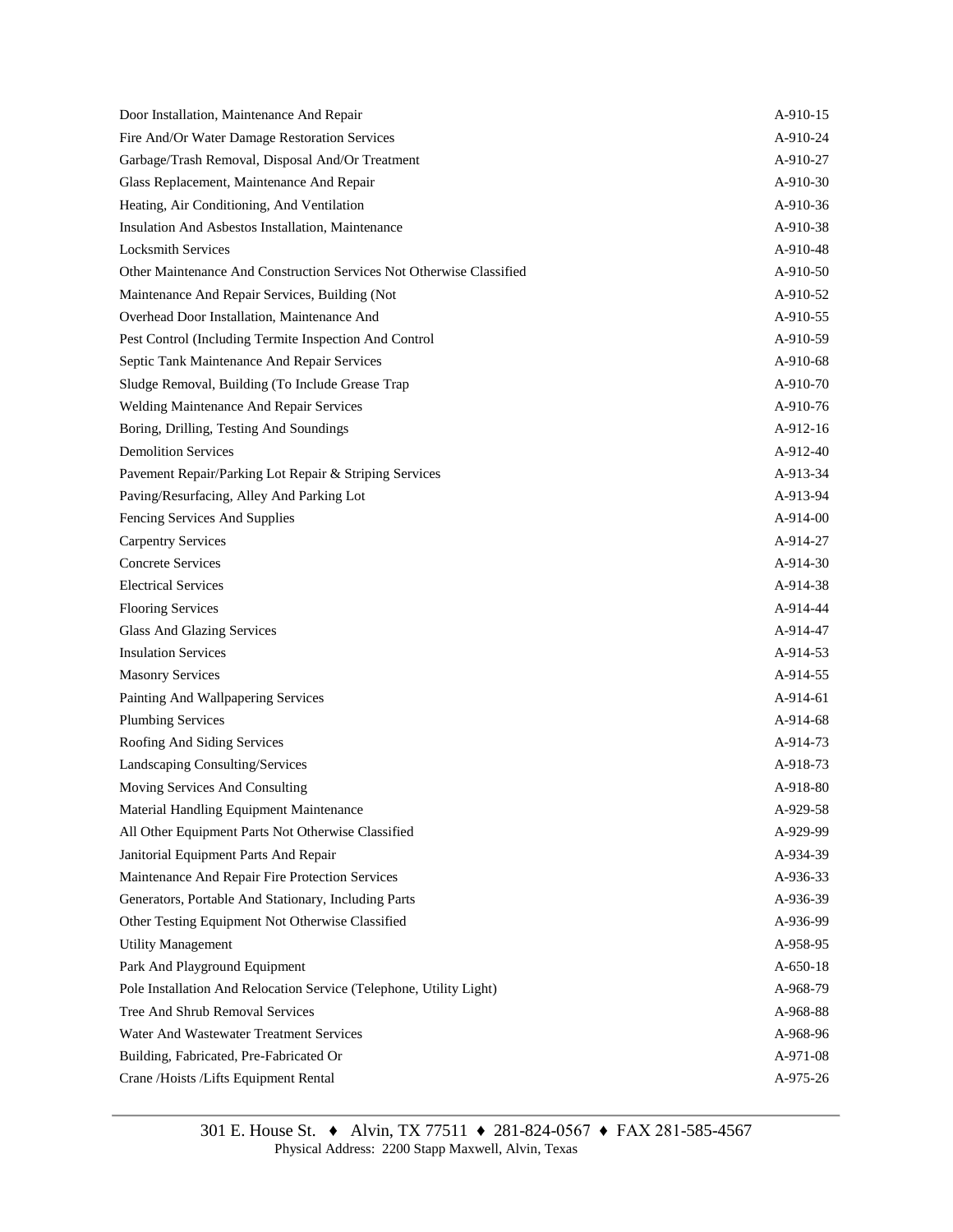| Industrial Equipment Rental Or Lease  | A-975-40 |
|---------------------------------------|----------|
| Alarm Security & Surveillance Systems | A-990-06 |

A non-exclusive award is requested to allow each participating vendor to supply discounts off catalog pricing and company price quote requests to meet our campuses and departments classroom needs at the lowest practical price and best value with the flexibility to purchase from a list of approved qualified vendors meeting the terms and conditions established for this contract.

This proposal is requested for award under a one-year contract with a two (2) year renewal extension as long as both parties agree to the terms of the contract for use on an as needed basis and funds are available for these commodities. Renewal of this contract is not anticipated until November, 2018. Additional proposals of this nature will be extended for vendor participation; however, this will not disqualify any vendors awarded under this contract, but will allow for additional vendor participation in the future under these commodities.

Attached please find the database information that details the approved qualified vendor information, commodity sub-category discounts off catalogs and other pertinent information extracted from their qualified electronic proposals.

Request approval for award to all vendors meeting specifications outlined under the Proposal #1511 M & O Catalog proposal as a non-exclusive award.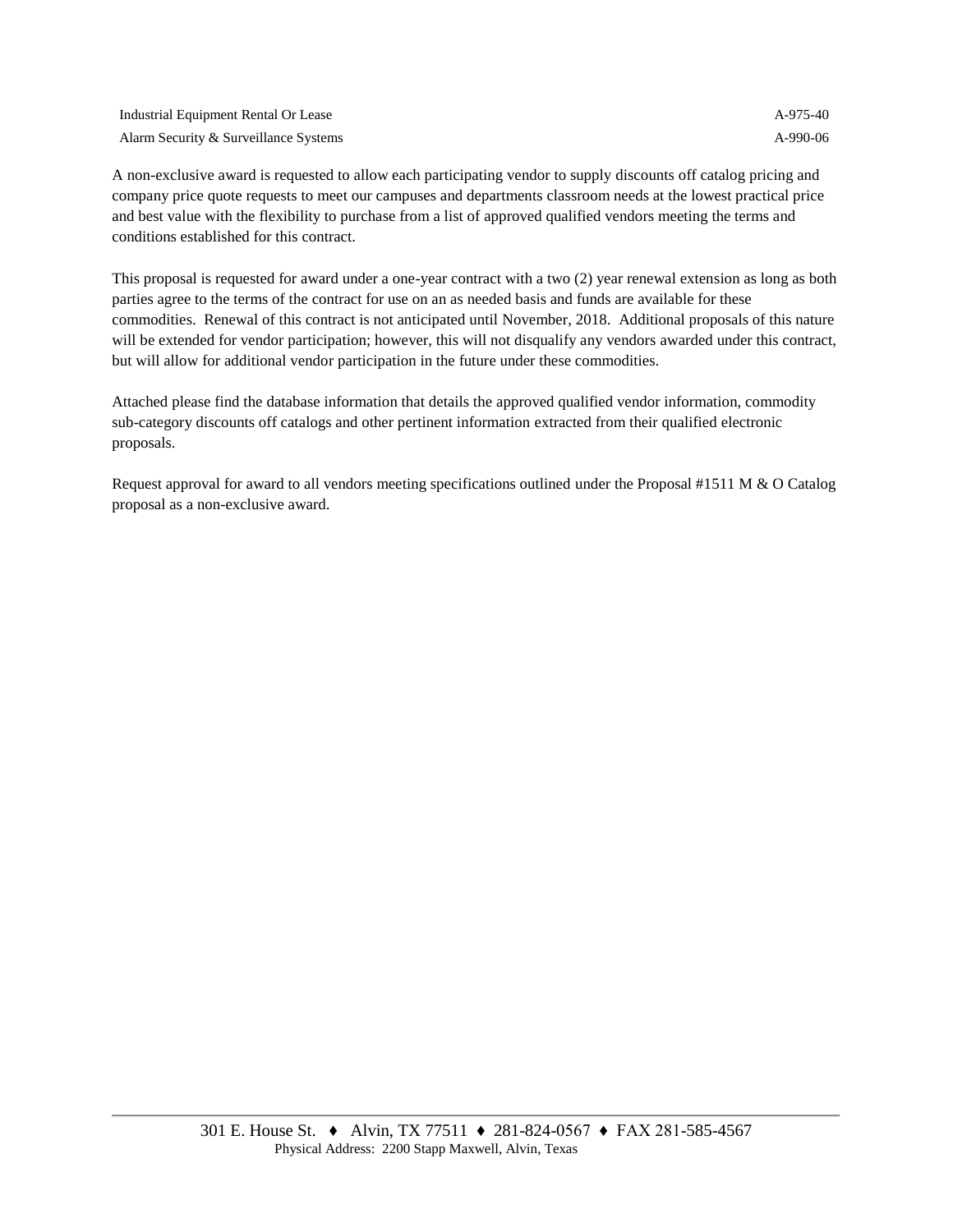| <b>ABC Doors</b><br><b>Gary Swartz</b><br>713-729-9700<br>713-729-8611 Fax<br>None                                      | <b>Categories Bid</b><br>Doors, Overhead, Parts & Supplies (A-150-55)<br>Doors, Building, Exterior/Interior, Installation & Repair Services<br>$(A-910-15)$<br>Doors, Overhead, Installation & Repair Services (A-910-55)<br>Electronic Gate Maintenance & Repair Services (A-910-19)                                                                                         | % - Pricing<br>n<br>\$126.50 per hour<br>\$126.50 per hour<br>\$126.50 per hour                        |
|-------------------------------------------------------------------------------------------------------------------------|-------------------------------------------------------------------------------------------------------------------------------------------------------------------------------------------------------------------------------------------------------------------------------------------------------------------------------------------------------------------------------|--------------------------------------------------------------------------------------------------------|
|                                                                                                                         |                                                                                                                                                                                                                                                                                                                                                                               |                                                                                                        |
| <b>Action Gypsum Supply</b><br>Dalila Esparza<br>832-939-1465<br>281-993-2002 Fax<br>Dalilae@actiongypsum.com           | <b>Categories Bid</b><br>Building Systems Maintenance/Parts (A-150-03)<br>Doors, Building, Exterior/Interior, Parts & Supplies (A-150-21)<br>Doors, Overhead, Parts & Supplies (A-150-55)<br>General Building Supplies (A-909-50)<br>Hand Tools, Accessories & Parts (A-445-00)<br>Lumber & Wood Products (A-540-11)                                                          | % - Pricing<br>0<br>n<br>n<br>0<br>0                                                                   |
| <b>AFP Alarm and Detection</b><br>Brandon Veal<br>281-960-6191<br>281-412-9668 Fax<br>BVeal@AlliedFireProtection.com    | <b>Categories Bid</b><br>Alarm, Security & Surveillance Systems (A-990-06)<br>Fire Extinguishers, Parts & Supplies (A-340-00)<br>Alarm, Security & Surveillance Systems Maintenance & Repair<br>Services (A-990-06)<br>Fire Alarm Monitoring & Inspections (A-936-33)<br>Fire Extinguisher Inspections (A-936-33)<br>Fire Sprinkler System Inspections/Maintenance (A-936-33) | % - Pricing<br>10<br>5<br>\$85.00 per hour<br>\$75.00 per hour<br>\$75.00 per hour<br>\$85.00 per hour |
| <b>Albrecht Incorporated</b><br>Doug Albrecht<br>409-935-9307<br>409-935-8214 Fax<br>Doug@Albrecht.net                  | <b>Categories Bid</b><br>Carpentry & Casework Services (A-914-27)                                                                                                                                                                                                                                                                                                             | % - Pricing<br><b>Call for Pricing</b>                                                                 |
| <b>Asphalt Maintenance, Inc.</b><br>Bobby Wisnoski<br>281-821-7188<br>281-573-1076 Fax<br>asphalt.maintenance@yahoo.com | <b>Categories Bid</b><br>Concrete Work (A-914-30)<br>Pavement Repair/Parking Lot Repair & Striping Services (A-<br>$913 - 34$                                                                                                                                                                                                                                                 | % - Pricing<br>\$28.00 per hour<br>\$28.00 per hour                                                    |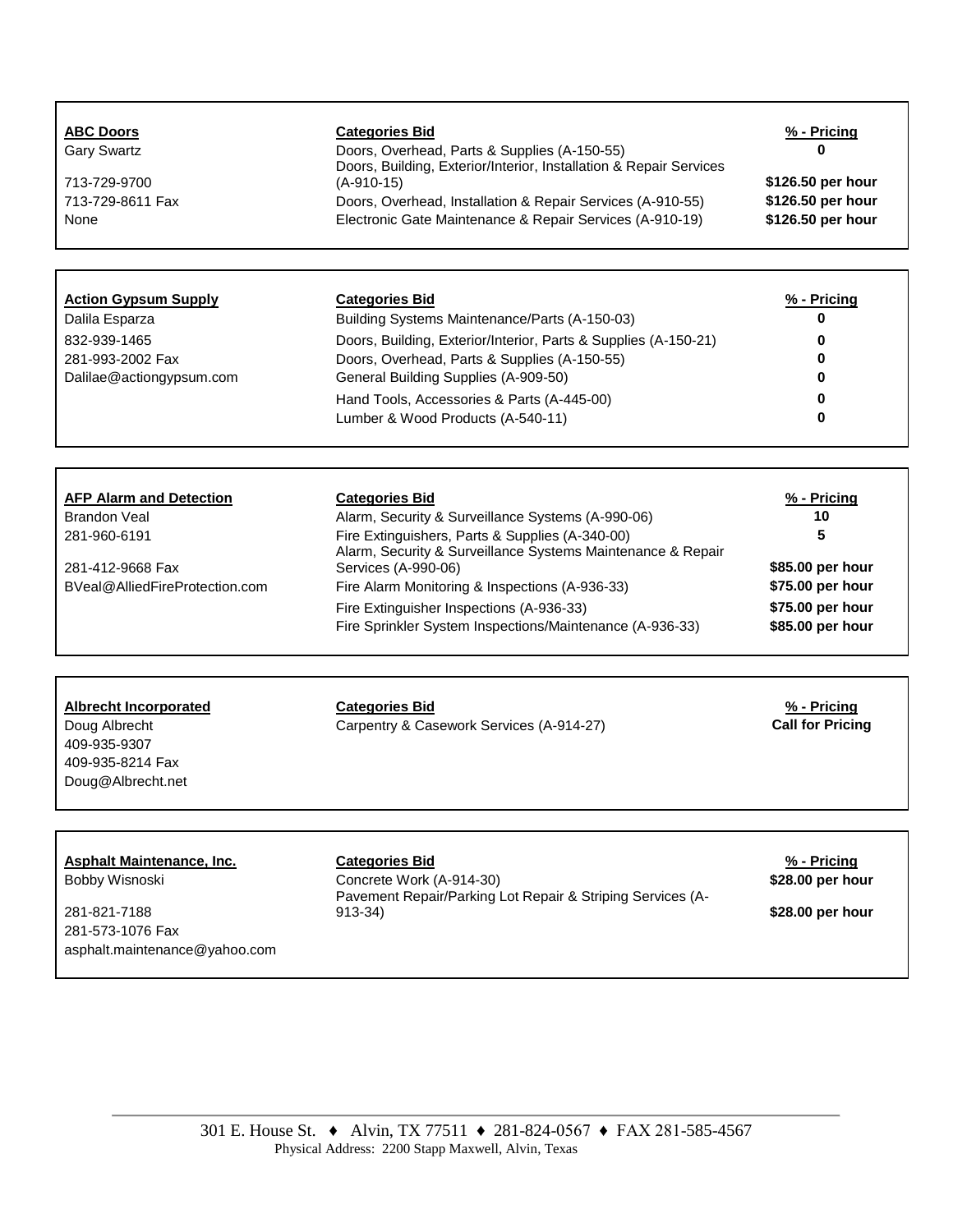### **Athletic Field Specialists Categories Bid % - Pricing**

281-961-2528 979-992-2627 Fax webb356@msn.com

Matt or Kelly Webb Lawn: Dirt, Fill Dirt, Top-Soil (A-790-70) **5** (Field Renovations) Other Services Not Otherwise Specified

**Call for Pricing** 

### **Avadek Categories Bid % - Pricing**

Rob Lynn **Call for Pricing** Portable Building Walkway Canopy Installation (A-155-21) **Call for Pricing** 

| <b>B&amp;D Distributing</b> | <b>Categories Bid</b>                                           | % - Pricing |
|-----------------------------|-----------------------------------------------------------------|-------------|
| <b>Brian Brantley</b>       | Bleacher Equipment/Parts & Supplies (A-420-04)                  |             |
| 830-822-3512                | Building Systems Maintenance/Parts (A-150-03)                   |             |
| None                        | Doors, Building, Exterior/Interior, Parts & Supplies (A-150-21) |             |
| b.ddist@yahoo.com           | Doors, Overhead, Parts & Supplies (A-150-55)                    |             |
|                             | Electrical Equipment, Parts & Supplies (A-285-00)               |             |
|                             | Fencing Equipment & Supplies (A-330-00)                         |             |
|                             | First Aid, Safety Equipment, Parts & Supplies (A-345-00)        |             |
|                             | General Building Supplies (A-909-50)                            |             |
|                             | Generators, Equipment, Parts & Supplies (A-936-39)              |             |
|                             | Hand Tools, Accessories & Parts (A-445-00)                      |             |

| <b>B&amp;D Distributing (Continued)</b> | <b>Categories Bid</b>                                     | % - Pricing |
|-----------------------------------------|-----------------------------------------------------------|-------------|
| <b>Brian Brantley</b>                   | Hardware (A-450-00)                                       |             |
| 830-822-3512                            | HVAC Filters (A-031-42)                                   |             |
| None                                    | HVAC Equipment Parts & Supplies (A-031-67)                |             |
| b.ddist@yahoo.com                       | <b>HVAC Units (A-031-06)</b>                              |             |
|                                         | M & O Refrigeration Supplies (A-740-00)                   |             |
|                                         | Industrial Supplies (A-545-29)                            |             |
|                                         | Lamps & Ballasts (A-285-00)                               |             |
|                                         | Lockers, Equipment & Supplies (A-804-16)                  |             |
|                                         | Material Handling Equipment (A-929-58)                    |             |
|                                         | Paint, Floors/Interior/Wall-covering (A-914-61)           |             |
|                                         | Park, Playground Parts & Supplies (A-650-18)              |             |
|                                         | Plumbing Fixtures Parts & Supplies (A-914-68)             |             |
|                                         | Roofing Materials & Supplies (A-914-73)                   |             |
|                                         | Septic Systems & Parts (A-910-68)                         |             |
|                                         | Signage & Graphics Interior/Exterior (A-801-55)           |             |
|                                         | Swimming Pool Chemicals, Parts & Supplies (A-650-66)      |             |
|                                         | Testing Equipment (A-936-99)                              |             |
|                                         | Welding Machine Work, Parts & Supplies (A-895-00)         |             |
|                                         | Other Equipment, Parts & Supplies Not Otherwise Specified |             |

713-944-0988 713-944-5815 Fax rlynn@avadek.com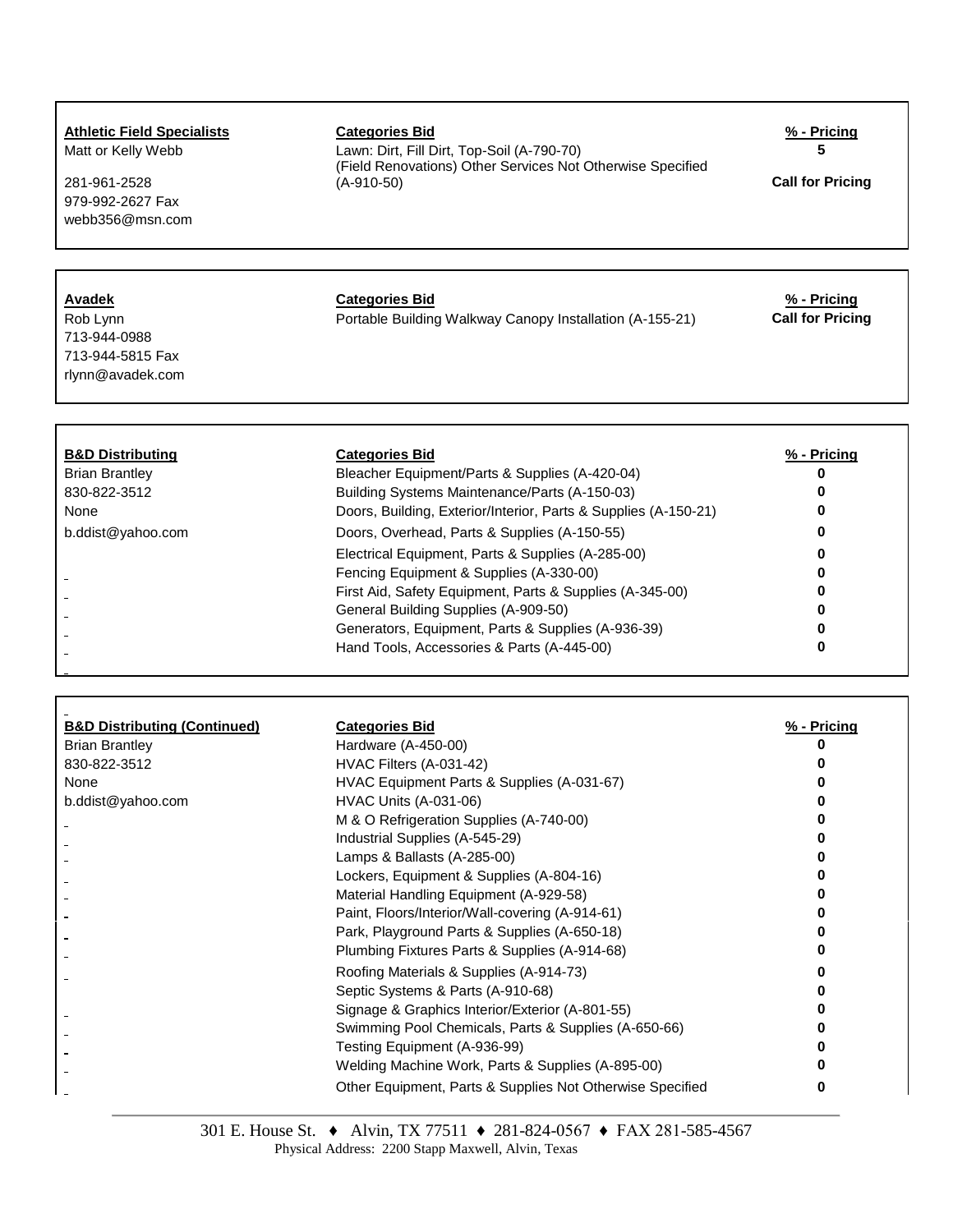(A-929-99)

| <b>Bradshaw's Nursery</b><br>Anthony Barber<br>281-331-6151<br>281-331-9966 Fax<br>None                                               | <b>Categories Bid</b><br>Lawn: Landscaping Shrubs & Flowers (A-595-38)<br>Lawn: Mulch & Surface Coverings (A-335-72)                                                                                                       | % - Pricing<br>0<br>0                                       |
|---------------------------------------------------------------------------------------------------------------------------------------|----------------------------------------------------------------------------------------------------------------------------------------------------------------------------------------------------------------------------|-------------------------------------------------------------|
| <b>BSN Sports</b><br>Craig Mostaffa<br>800 527 7510<br>800 365 7653 Fax<br>cmostaffa@bsnsports.com                                    | <b>Categories Bid</b><br>Athletic Padding/Windscreens (A-805-00)<br>Bleacher Equipment/Parts & Supplies (A-420-04)<br>First Aid, Safety Equipment, Parts & Supplies (A-345-00)<br>Lockers, Equipment & Supplies (A-804-16) | % - Pricing<br>$0 - 10$<br>$0 - 10$<br>$0 - 10$<br>$0 - 10$ |
| bsnbid@bsnsports.com<br><b>Bug Man Pest Control</b><br>Tom Bray<br>281-804-9531<br>281-668-8412 Fax<br>bugmantom@gmail.com            | Park, Playground Parts & Supplies (A-650-18)<br><b>Categories Bid</b><br>Pest Control Services (A-910-59)                                                                                                                  | $0 - 10$<br>% - Pricing<br>Λ                                |
| <b>C&amp;D Electric</b><br><b>Brian Collinsworth</b><br>832-310-4454<br>281-888-4833 Fax<br>bcollinsworth@cdelectric.net              | <b>Categories Bid</b><br>Electrical Contracted Services (A-914-38)                                                                                                                                                         | % - Pricing<br>\$70.00 & Up                                 |
| <b>Champion Fastener &amp; Industrial</b><br>Supply, Inc.<br>Naomi Herrera<br>832-710-0228<br>281-469-2948 Fax<br>naomi@champfast.net | <b>Categories Bid</b><br>Custodial Equipment & Supplies (A-485-00)<br>Hardware (A-450-00)<br>Industrial Supplies (A-545-29)<br>Lamps & Ballasts (A-285-00)<br>Welding Machine Work, Parts & Supplies (A-895-00)            | $% - Pricing$<br>25<br>25<br>25<br>25<br>25                 |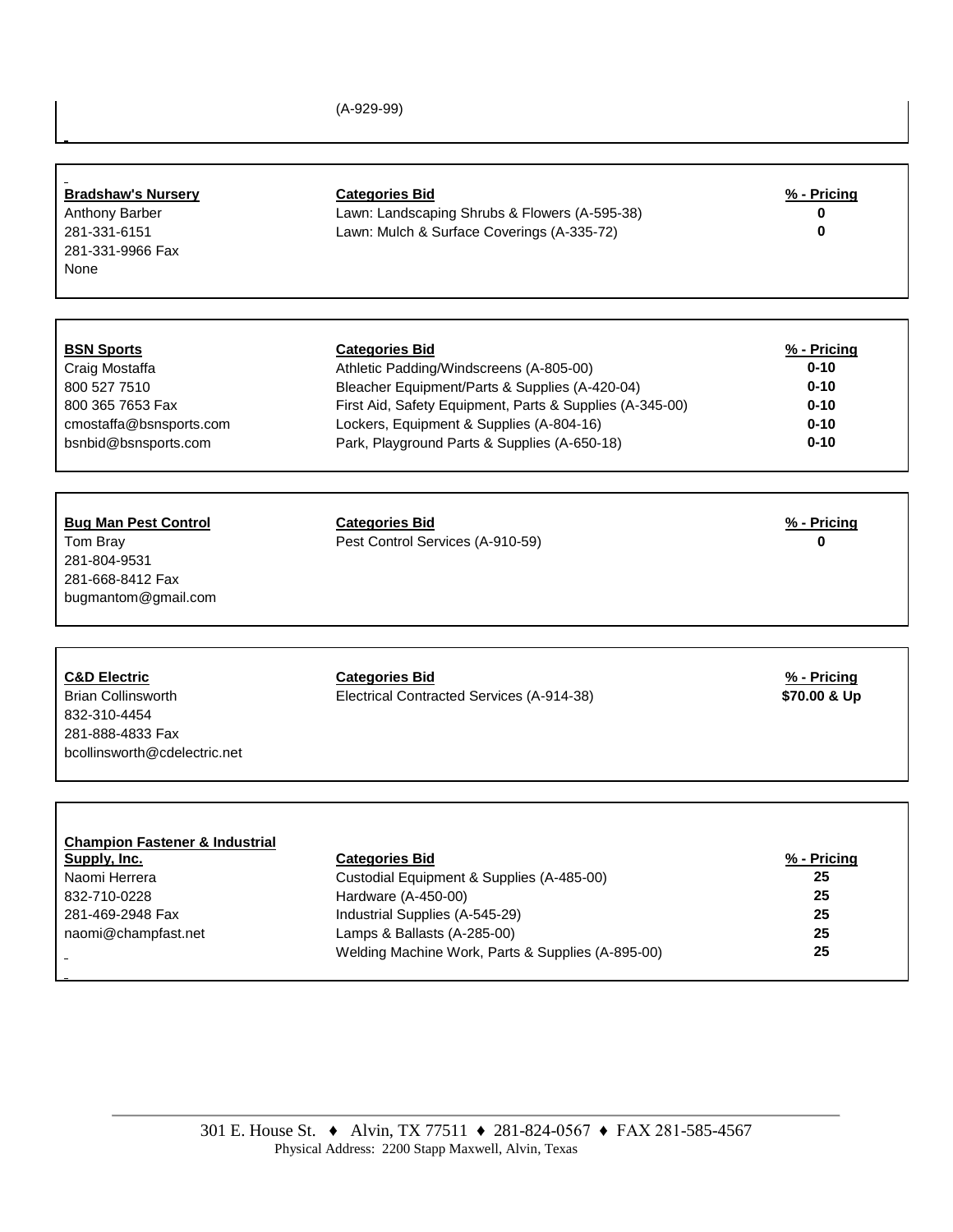| <b>Champions Machine Tool Sales, Inc.</b><br>Dennis Engelbert<br>832-978-7600<br>281-353-3299<br>dengelbert@championscnc.com | <b>Categories Bid</b><br>Generators, Equipment, Parts & Supplies (A-936-39)        | % - Pricing<br>0                       |
|------------------------------------------------------------------------------------------------------------------------------|------------------------------------------------------------------------------------|----------------------------------------|
| <b>Cherry House Moving Co., Inc.</b><br>Christina A. Huffman<br>713-941-2924<br>713-941-8932 Fax                             | <b>Categories Bid</b><br>Portable/Modular Building Removal & Relocation (A-971-08) | % - Pricing<br><b>Call for Pricing</b> |

 $\mathbf{I}$ 

| Circle Saw Builders Supply, Inc. | <b>Categories Bid</b>                                                                                     | % - Pricing       |
|----------------------------------|-----------------------------------------------------------------------------------------------------------|-------------------|
| Randy Kuhn                       | Generators, Equipment, Parts & Supplies (A-936-39)                                                        | $5 - 20$          |
| 713-864-8444                     | Hand Tools, Accessories & Parts (A-445-00)                                                                | $5 - 20$          |
| 713-864-6014                     | Hardware (A-450-00)                                                                                       | $5 - 20$          |
| randykuhn@circlesaw.com          | Industrial Supplies (A-545-29)                                                                            | $5 - 20$          |
|                                  | Lawn: Equipment, Parts & Supplies (A-515-15)<br>Other Equipment, Parts & Supplies Not Otherwise Specified | $5 - 20$          |
|                                  | (A-929-99)<br>(Woodworking Tool & Machinery Repair) Other Services Not                                    | $5 - 20$          |
|                                  | Otherwise Specified (A-910-50)                                                                            | \$125.00 per hour |

cherryhousemoving@yahoo.com

| <b>Clarks All Star Glass</b>   | <b>Categories Bid</b>                                           | % - Pricing             |
|--------------------------------|-----------------------------------------------------------------|-------------------------|
| James Clark                    | Doors, Building, Exterior/Interior, Parts & Supplies (A-150-21) |                         |
| 281-932-4387                   | Glass (A-910-30)                                                |                         |
| None                           | Glass Installation (A-914-47)                                   | <b>Call for Pricing</b> |
| clarksallstarglass63@gmail.com |                                                                 |                         |

| <b>Coastal Pump Services</b>                                               | <b>Categories Bid</b><br>(Pump Motor Repair) Other Services Not Otherwise Specified | % - Pricing             |
|----------------------------------------------------------------------------|-------------------------------------------------------------------------------------|-------------------------|
| Randy Bridges<br>281 489 3300<br>281 489 3500 Fax<br>randy@coastalpump.com | $(A-910-50)$                                                                        | <b>Call for Pricing</b> |

| Colleco, Inc.                                 | <b>Categories Bid</b>                                                                                            | % - Pricing |
|-----------------------------------------------|------------------------------------------------------------------------------------------------------------------|-------------|
| <b>Brent Ratcliff</b>                         | Lawn: Landscaping Shrubs & Flowers (A-595-38)<br>Lawn: Chemicals, Fertilizers, Insecticides & Pesticides (A-675- |             |
| 713-819-1988                                  | 00)                                                                                                              |             |
| 281-648-1666 Fax<br>brentratcliff@comcast.net | Lawn: Equipment, Parts & Supplies (A-515-15)                                                                     |             |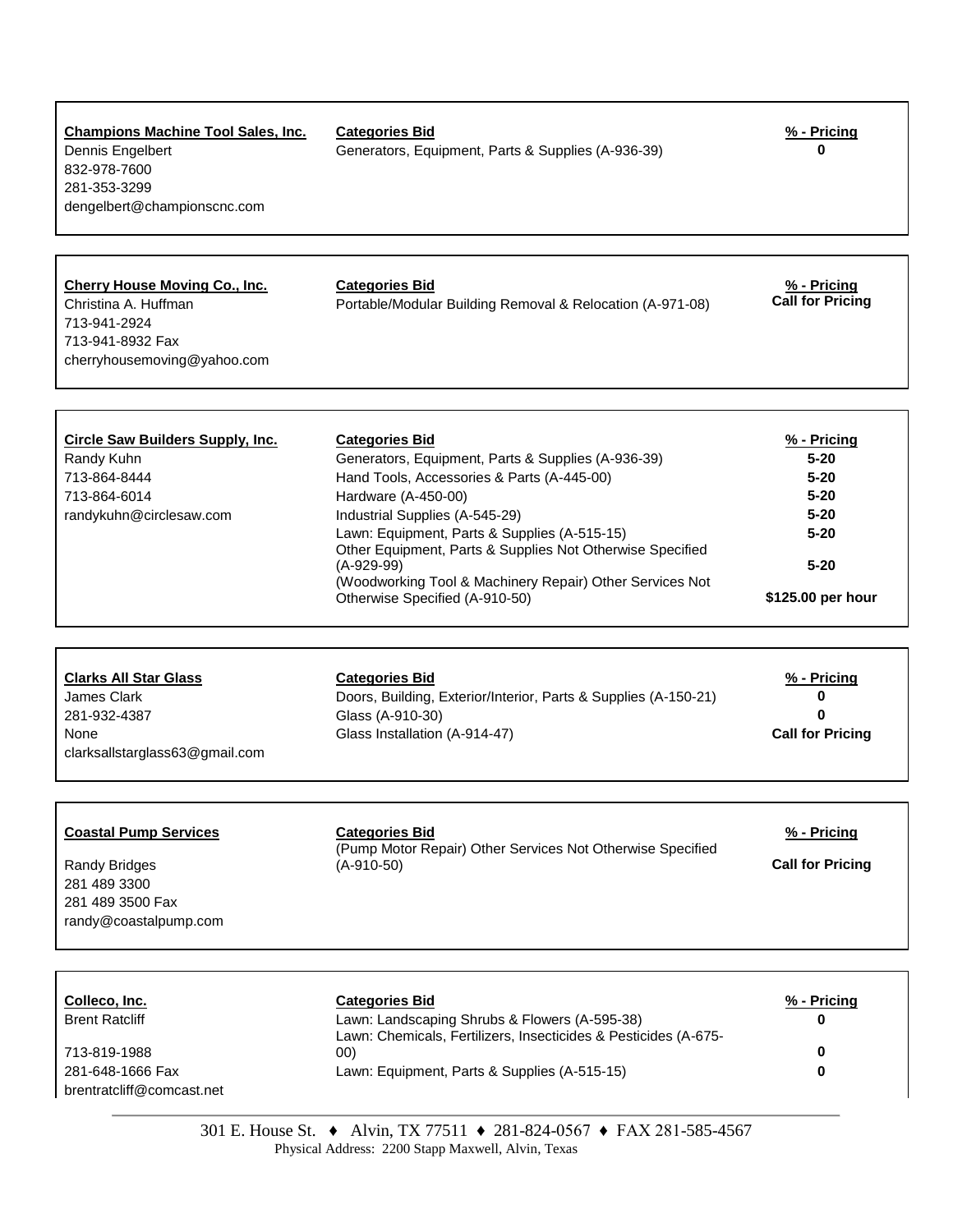| <b>Connections for Conservation, Inc.</b><br><b>Eric Reeves</b><br>832-732-5892<br>360-326-1605 Fax<br>eric@connectionsforconservation.net | <b>Categories Bid</b><br>Electrical Equipment, Parts & Supplies (A-285-00)<br>Lamps & Ballasts (A-285-00)<br>Pole Lighting Services (A-968-79)                                                                                                 | % - Pricing<br>0<br>0<br>\$120.00 per hour                                                                        |
|--------------------------------------------------------------------------------------------------------------------------------------------|------------------------------------------------------------------------------------------------------------------------------------------------------------------------------------------------------------------------------------------------|-------------------------------------------------------------------------------------------------------------------|
| <b>Control Products</b><br>Debbie Vasconcellos<br>713-690-6300<br>713-690-6309<br>debbiev@control-products.cc                              | <b>Categories Bid</b><br>Building Systems Maintenance/Parts (A-150-03)<br>Electrical Equipment, Parts & Supplies (A-285-00)<br>HVAC Equipment Parts & Supplies (A-031-67)                                                                      | % - Pricing<br>$0 - 53$<br>$0 - 53$<br>$0 - 53$                                                                   |
| <b>Door King</b><br>Chris Dugas<br>713-450-1325<br>713-450-3790 Fax<br>cdugas@doorkinghouston.com                                          | <b>Categories Bid</b><br>Doors, Overhead, Installation & Repair Services (A-910-55)                                                                                                                                                            | % - Pricing<br><b>Call for Quote</b>                                                                              |
| <b>Eagle Traffic, Signs &amp; Safety, LLC</b><br><b>Robin Norrris</b><br>713-987-9178<br>713-987-9186 Fax<br>robin@eagletrafficsigns.com   | <b>Categories Bid</b><br>Signage & Graphics Interior/Exterior (A-801-55)                                                                                                                                                                       | % - Pricing<br>0                                                                                                  |
| <b>Earthwise Environmental, Inc.</b><br><b>Mark Carswell</b><br>214-717-9212<br>630-475-3075 Fax<br>mcarswell@earthwiseenvironmental.com   | <b>Categories Bid</b><br>Building Systems Maintenance/Parts (A-150-03)<br>HVAC Filters (A-031-42)<br>HVAC Equipment Parts & Supplies (A-031-67)<br>Swimming Pool Chemicals, Parts & Supplies (A-650-66)<br>Water Treatment Services (A-968-96) | $% - Pricing$<br><b>Call for Quote</b><br><b>Call for Quote</b><br><b>Call for Quote</b><br><b>Call for Quote</b> |
| <b>Energy Edge Consulting</b><br>Matt Hobson<br>713-446-3818<br>214-414-3033 Fax<br>mhobson@energyedgeconsulting.com                       | <b>Categories Bid</b><br>Utility Management Services (A-958-95)                                                                                                                                                                                | % - Pricing<br>\$125.00-\$150.00<br>per<br>hour                                                                   |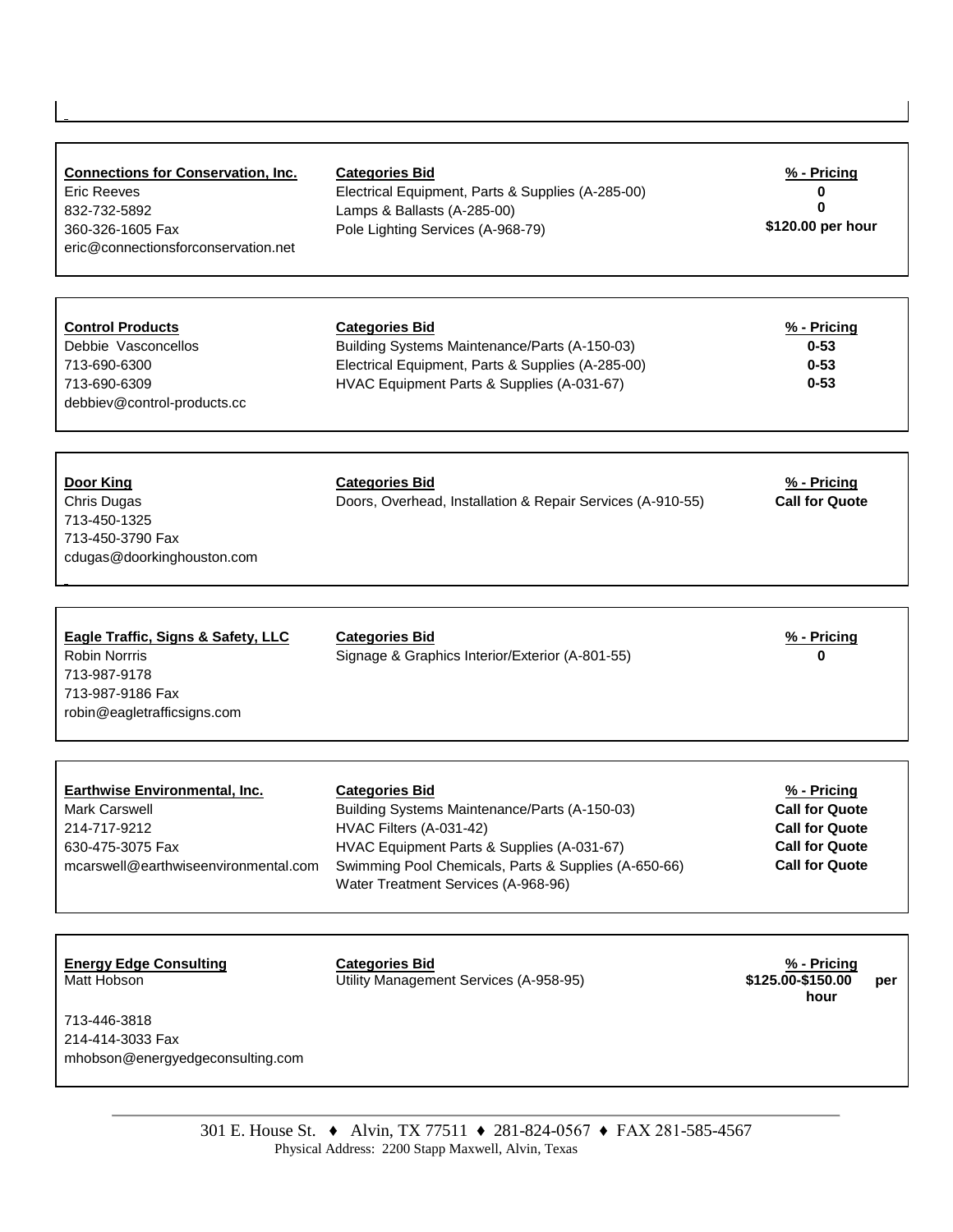| <b>Environmental Lighting Service</b> | <b>Categories Bid</b>                                    | % - Pricing             |
|---------------------------------------|----------------------------------------------------------|-------------------------|
| Jarab Bailey                          | Electrical Equipment, Parts & Supplies (A-285-00)        |                         |
| 800-940-5448                          | Generators, Equipment, Parts & Supplies (A-936-39)       |                         |
| 469-733-1086 Fax                      | Lamps & Ballasts (A-285-00)                              |                         |
| publicbids@elslight.com               | Signage & Graphics Interior/Exterior (A-801-55)          |                         |
|                                       | Electrical Contracted Services (A-914-38)                | <b>Call for Pricing</b> |
|                                       | Pole Lighting Services (A-968-79)                        | <b>Call for Pricing</b> |
|                                       | Underground Utility Boring/Trenching Services (A-912-16) | <b>Call for Pricing</b> |

Г

| <b>Ferguson Facilities Supply</b> | <b>Categories Bid</b>                                           | % - Pricing |
|-----------------------------------|-----------------------------------------------------------------|-------------|
| Ryan Bartram                      | Alarm, Security & Surveillance Systems (A-990-06)               | $0 - 11.6$  |
| 832-728-9793                      | Athletic Padding/Windscreens (A-805-00)                         | $0 - 11.6$  |
| 888-334-8112 Fax                  | Audio Visual Parts/Supplies (A-880-11)                          | $0 - 11.6$  |
| ryan.bartram@ferguson.com         | Bleacher Equipment/Parts & Supplies (A-420-04)                  | $0 - 11.6$  |
|                                   | Building Systems Maintenance/Parts (A-150-03)                   | $0 - 11.6$  |
|                                   | Custodial Equipment & Supplies (A-485-00)                       | $0 - 11.6$  |
|                                   | Custodial Equipment Parts (A-934-39)                            | $0 - 11.6$  |
|                                   | Doors, Building, Exterior/Interior, Parts & Supplies (A-150-21) | $0 - 11.6$  |
|                                   | Doors, Overhead, Parts & Supplies (A-150-55)                    | $0 - 11.6$  |
|                                   | Electrical Equipment, Parts & Supplies (A-285-00)               | $0 - 11.6$  |
|                                   | Fencing Equipment & Supplies (A-330-00)                         | $0 - 11.6$  |
|                                   | Fire Extinguishers, Parts & Supplies (A-340-00)                 | $0 - 11.6$  |
|                                   | First Aid, Safety Equipment, Parts & Supplies (A-345-00)        | $0 - 11.6$  |
|                                   | General Building Supplies (A-909-50)                            | $0 - 11.6$  |
|                                   | Generators, Equipment, Parts & Supplies (A-936-39)              | $0 - 11.6$  |
|                                   | Glass (A-910-30)                                                | $0 - 11.6$  |
|                                   | Hand Tools, Accessories & Parts (A-445-00)                      | $0 - 11.6$  |
|                                   | Hardware (A-450-00)                                             | $0 - 11.6$  |
|                                   | HVAC Equipment Parts & Supplies (A-031-67)                      | $0 - 11.6$  |
|                                   | HVAC Filters (A-031-42)                                         | $0 - 11.6$  |
|                                   | <b>HVAC Units (A-031-06)</b>                                    | $0 - 25$    |
|                                   | Lamps & Ballasts (A-285-00)                                     | $0 - 11.6$  |
|                                   | Locksmith Parts (A-450-55)                                      | $0 - 11.6$  |
|                                   | Material Handling Equipment (A-929-58)                          | $0 - 11.6$  |
|                                   | Paint, Floors/Interior/Wall-covering (A-914-61)                 | $0 - 11.6$  |
|                                   | Plumbing Fixtures Parts & Supplies (A-914-68)                   | $0 - 11.6$  |
|                                   | Septic Systems & Parts (A-910-68)                               | $0 - 11.6$  |
|                                   | Swimming Pool Chemicals, Parts & Supplies (A-650-66)            | $0 - 11.6$  |
|                                   | Window Coverings & Accessories (A-910-11)                       | $0 - 11.6$  |

| Grainger                | <b>Categories Bid</b>                             | % - Pricing |
|-------------------------|---------------------------------------------------|-------------|
| Kelly Lina              | Alarm, Security & Surveillance Systems (A-990-06) |             |
| 832-285-4543            | Athletic Padding/Windscreens (A-805-00)           |             |
| None                    | Audio Visual Parts/Supplies (A-880-11)            | U           |
| Kelly.Lina@Grainger.com | Bleacher Equipment/Parts & Supplies (A-420-04)    |             |
|                         | Building Systems Maintenance/Parts (A-150-03)     |             |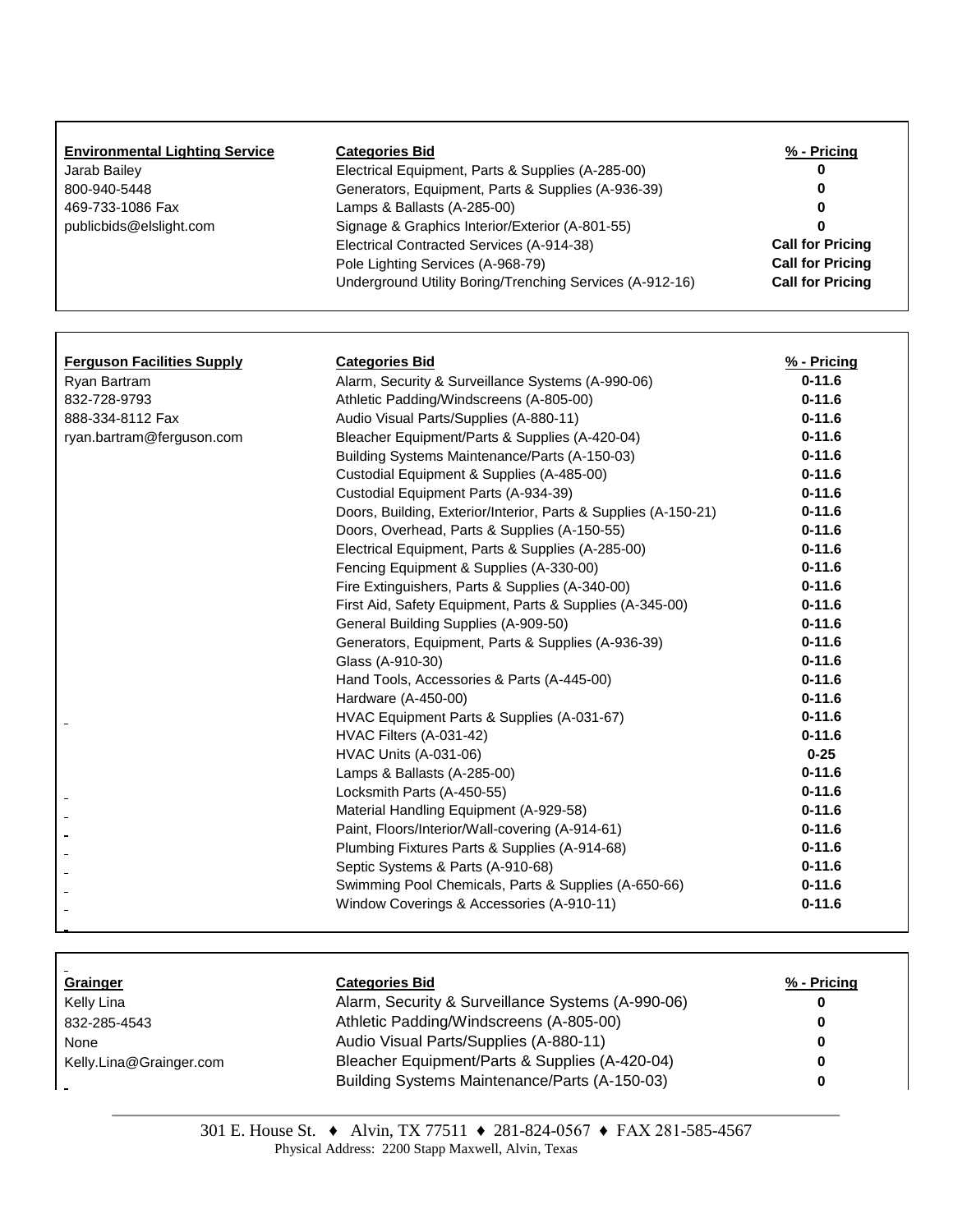| Custodial Equipment Parts (A-934-39)                                                 | 0                     |
|--------------------------------------------------------------------------------------|-----------------------|
| Custodial Equipment & Supplies (A-485-00)                                            | 0                     |
| Doors, Building, Exterior/Interior, Parts & Supplies (A-                             |                       |
| 150-21)                                                                              | 0                     |
| Doors, Overhead, Parts & Supplies (A-150-55)                                         | 0                     |
| Electrical Equipment, Parts & Supplies (A-285-00)                                    | 0                     |
| Fencing Equipment & Supplies (A-330-00)                                              | 0                     |
| Fire Extinguishers, Parts & Supplies (A-340-00)                                      | 0                     |
| First Aid, Safety Equipment, Parts & Supplies (A-345-                                |                       |
| (00)                                                                                 | 0                     |
| General Building Supplies (A-909-50)                                                 | 0                     |
| Generators, Equipment, Parts & Supplies (A-936-39)                                   | 0                     |
| Glass (A-910-30)                                                                     | 0                     |
| Hand Tools, Accessories & Parts (A-445-00)                                           | 0                     |
| Hardware (A-450-00)                                                                  | 0                     |
| HVAC Equipment Parts & Supplies (A-031-67)                                           | 0                     |
| <b>HVAC Units (A-031-06)</b>                                                         | 0                     |
| M & O Refrigeration Supplies (A-740-00)                                              | 0                     |
| Industrial Supplies (A-545-29)                                                       | 0                     |
| Lamps & Ballasts (A-285-00)                                                          | 0                     |
| Lawn: Landscaping Shrubs & Flowers (A-595-38)                                        | 0                     |
| Lawn: Chemicals, Fertilizers, Insecticides & Pesticides (A-675-                      |                       |
| 00)                                                                                  | 0                     |
| Lawn: Equipment, Parts & Supplies (A-515-15)                                         | 0                     |
| Lawn: Dirt, Fill Dirt, Top-Soil (A-790-70)                                           | 0                     |
| Lawn: Mulch & Surface Coverings (A-335-72)                                           | 0                     |
| Lockers, Equipment & Supplies (A-804-16)                                             | 0                     |
| Locksmith Parts (A-450-55)                                                           | 0                     |
| Lumber & Wood Products (A-540-11)                                                    | 0                     |
| Material Handling Equipment (A-929-58)                                               | 0                     |
| Paint, Floors/Interior/Wall-covering (A-914-61)                                      | 0                     |
| Park, Playground Parts & Supplies (A-650-18)                                         | 0                     |
| Plumbing Fixtures Parts & Supplies (A-914-68)                                        | 0                     |
| Roofing Materials & Supplies (A-914-73)                                              | 0                     |
| Septic Systems & Parts (A-910-68)<br>Signage & Graphics Interior/Exterior (A-801-55) | 0<br>0                |
| Swimming Pool Chemicals, Parts & Supplies (A-650-66)                                 | 0                     |
| Testing Equipment (A-936-99)                                                         | 0                     |
| Vehicle Parts & Supplies (A-929-99)                                                  | 0                     |
| Welding Machine Work, Parts & Supplies (A-895-00)                                    | 0                     |
| Window Coverings & Accessories (A-910-11)                                            | 0                     |
| Other Equipment, Parts & Supplies Not Otherwise Specified                            |                       |
| $(A-929-99)$                                                                         | 0                     |
| Alarm, Security & Surveillance Systems Maintenance & Repair                          |                       |
| Services (A-990-06)                                                                  | <b>Call for Quote</b> |
| Athletic Padding & Windscreens Installation (A-805-00)                               | <b>Call for Quote</b> |
| Bleachers Installation, Maintenance & Repair Services (A-420-<br>04)                 | <b>Call for Quote</b> |
| Lockers Installation, Maintenance & Repair Services (A-804-                          |                       |
| 16)                                                                                  | <b>Call for Quote</b> |
| Boring & Drilling Services (A-912-16)                                                | <b>Call for Quote</b> |
| Building Systems Maintenance (A-910-52)                                              | <b>Call for Quote</b> |
| Carpentry & Casework Services (A-914-27)                                             | <b>Call for Quote</b> |
| Cleanup & Disposal, Demolition & Hauling (A-912-40)                                  | <b>Call for Quote</b> |
|                                                                                      |                       |

 $\blacksquare$  $\overline{a}$ 

 $\overline{a}$  $\overline{a}$  $\blacksquare$  $\overline{a}$  $\blacksquare$ 

 $\blacksquare$  $\blacksquare$  $\blacksquare$  $\blacksquare$  $\blacksquare$ L.

 $\equiv$  $\overline{a}$  $\overline{a}$ 

 $\blacksquare$ 

 $\blacksquare$ 

 $\blacksquare$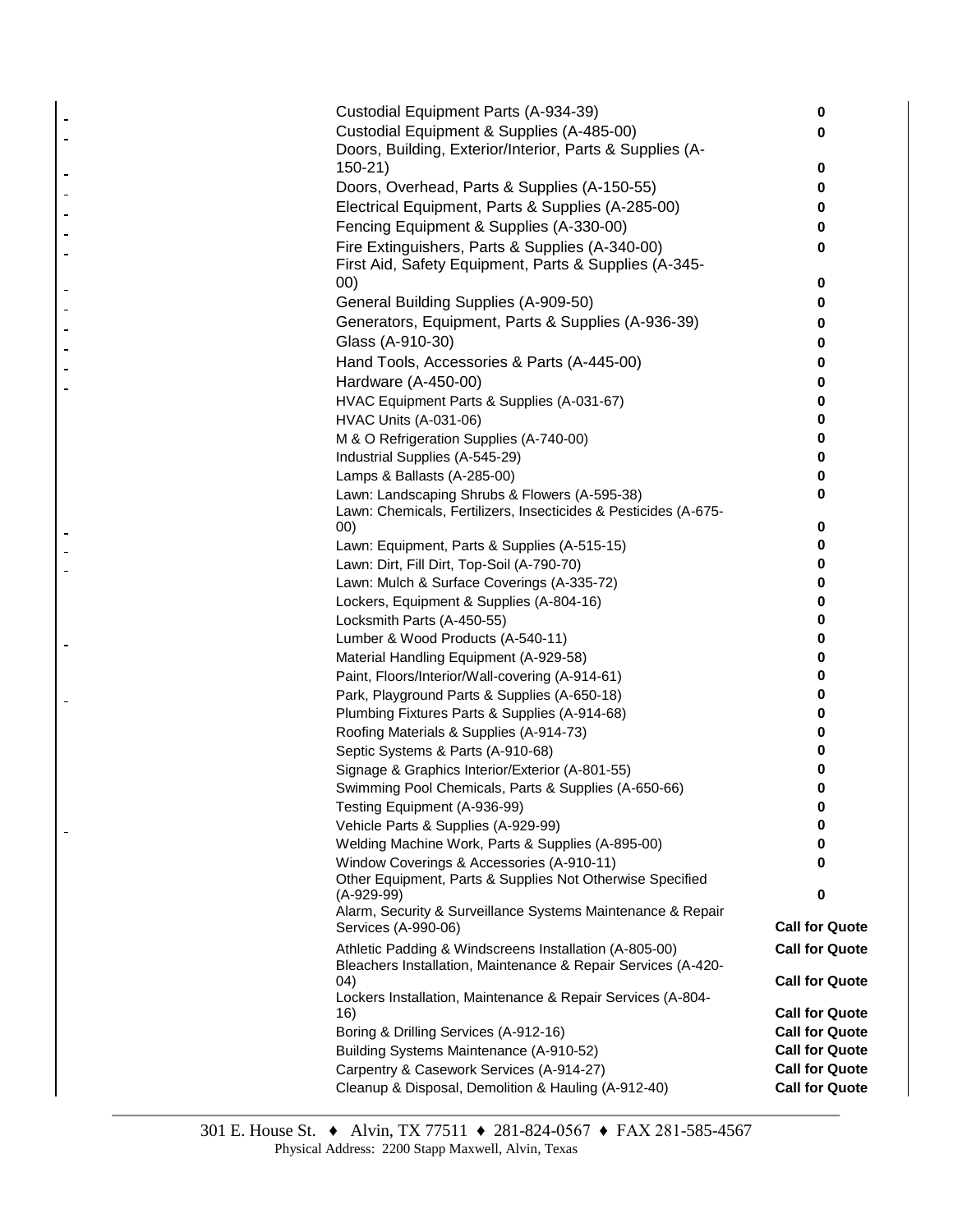| Concrete Work (A-914-30)                                                         | <b>Call for Quote</b> |
|----------------------------------------------------------------------------------|-----------------------|
| Coring, Drilling & Saw Cutting Services (A-912-16)                               | <b>Call for Quote</b> |
| Doors, Building, Exterior/Interior, Installation & Repair Services               |                       |
| (A-910-15)                                                                       | <b>Call for Quote</b> |
| Doors, Overhead, Installation & Repair Services (A-910-55)                       | <b>Call for Quote</b> |
| Earth Work, Paving & Site Work Services (A-913-94)                               | <b>Call for Quote</b> |
| Electrical Contracted Services (A-914-38)                                        | <b>Call for Quote</b> |
| Electronic Gate Maintenance & Repair Services (A-910-19)                         | <b>Call for Quote</b> |
| Elevator Maintenance Services (A-909-13)                                         | <b>Call for Quote</b> |
| Emergency Cleanup & Restoration Services (A-910-24)                              | <b>Call for Quote</b> |
| Equipment Rental, Cranes/Hoists/Lifts (A-975-26)                                 | <b>Call for Quote</b> |
| Equipment Rental, Heavy Duty/Industrial (A-975-40)                               | <b>Call for Quote</b> |
| Fencing Installation (A-914-00)                                                  | <b>Call for Quote</b> |
| Fire Alarm Monitoring & Inspections (A-936-33)                                   | <b>Call for Quote</b> |
| Fire Extinguisher Inspections (A-936-33)                                         | <b>Call for Quote</b> |
| Fire Sprinkler System Inspections/Maintenance (A-936-33)                         | <b>Call for Quote</b> |
| Flooring & Tile Contractors (A-914-44)                                           | <b>Call for Quote</b> |
| Generator Services (A-936-39)                                                    | <b>Call for Quote</b> |
| Glass Installation (A-914-47)                                                    | <b>Call for Quote</b> |
| Grease Trap Maintenance (A-910-70)                                               | <b>Call for Quote</b> |
| HVAC Contracted Services (A-910-36)                                              | <b>Call for Quote</b> |
| HVAC Duct Cleaning/Maintenance/Inspection Services (A-910-                       |                       |
| (04)                                                                             | <b>Call for Quote</b> |
| HVAC Large Equipment Rental/Chillers/Cooling Towers (A-                          |                       |
| $031 - 13$                                                                       | <b>Call for Quote</b> |
| Insulation Installation (A-910-38)                                               | <b>Call for Quote</b> |
| Intercom Systems/Public Address/Sound Systems<br>Maintenance & Repair (A-725-32) | <b>Call for Quote</b> |
|                                                                                  |                       |

| <b>Grainger (Continued)</b> | <b>Categories Bid</b>                                      | % - Pricing           |
|-----------------------------|------------------------------------------------------------|-----------------------|
|                             | Lawn: Landscaping Equipment Rental, Landscaping Services   |                       |
| Kelly Lina                  | & Lawn Irrigation Services (A-918-73)                      | <b>Call for Quote</b> |
| 832-285-4543                | Lawn: Tree Removal, Trimming & Stump Grinding (A-968-88)   | <b>Call for Quote</b> |
| None                        | Locksmith Services (A-910-48)                              | <b>Call for Quote</b> |
| Kelly.Lina@Grainger.com     | Masonry Services (A-914-55)                                | <b>Call for Quote</b> |
|                             | Material Handling Services (A-929-58)                      | <b>Call for Quote</b> |
|                             | Moving Services (A-918-80)                                 | <b>Call for Quote</b> |
|                             | Painting Services (A-914-61)                               | <b>Call for Quote</b> |
|                             | Pavement Repair/Parking Lot Repair & Striping Services (A- |                       |
|                             | $913 - 34$                                                 | <b>Call for Quote</b> |
|                             | Pest Control Services (A-910-59)                           | <b>Call for Quote</b> |
|                             | Plumbing Services (A-914-68)                               | <b>Call for Quote</b> |
|                             | Pole Lighting Services (A-968-79)                          | <b>Call for Quote</b> |
|                             | Portable Building Walkway Canopy Installation (A-155-21)   | <b>Call for Quote</b> |
|                             | Portable Building Walkway Installation (A-155-21)          | <b>Call for Quote</b> |
|                             | Portable/Modular Building Removal & Relocation (A-971-08)  | <b>Call for Quote</b> |
|                             | Roofing Services (A-914-73)                                | <b>Call for Quote</b> |
|                             | Septic System Services (A-910-68)                          | <b>Call for Quote</b> |
|                             | Small Construction Projects (A-910-50)                     | <b>Call for Quote</b> |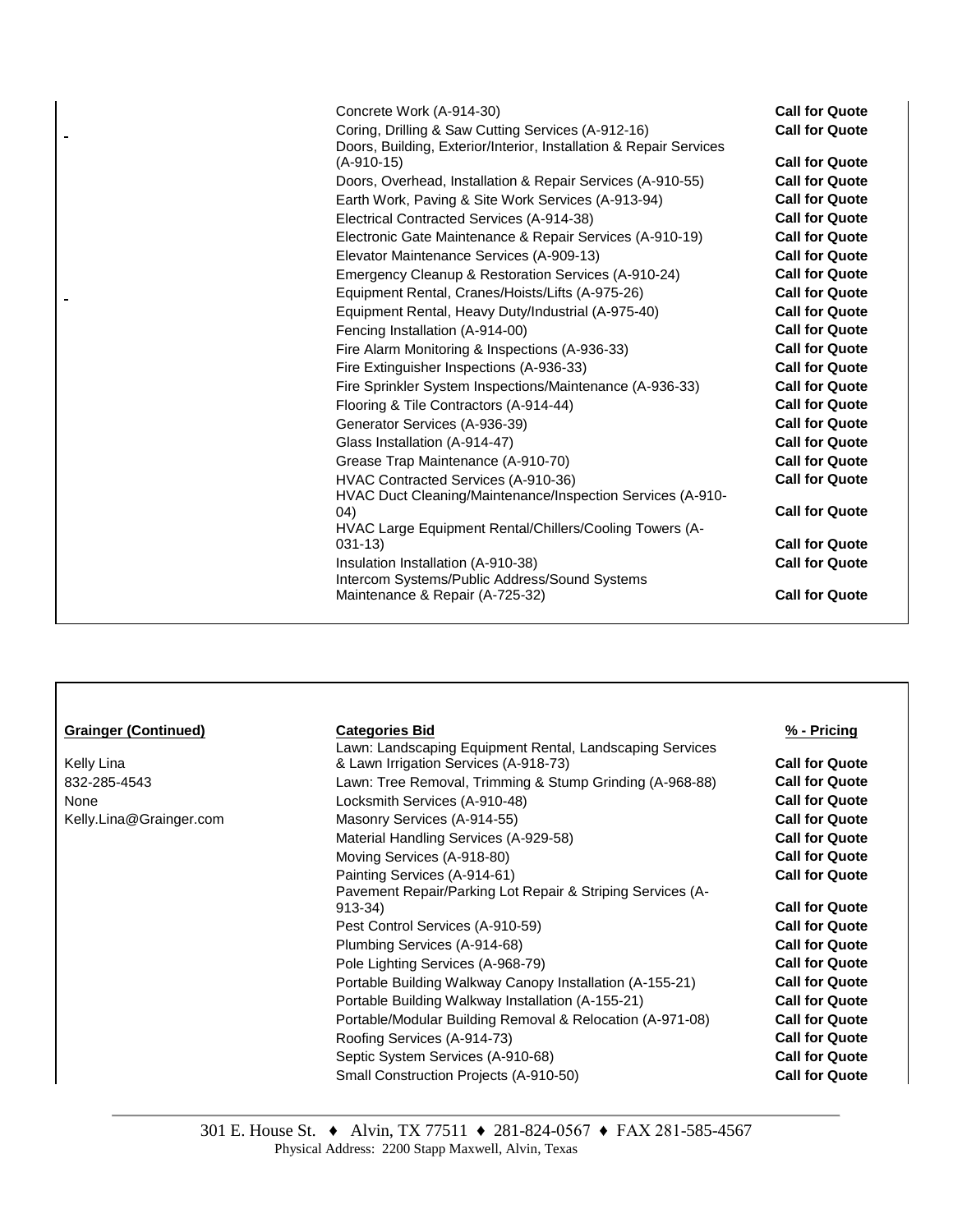|                                                                                                                                       | Trash Pickup & Waste Removal Services (A-910-27)<br>Underground Utility Boring/Trenching Services (A-912-16)<br>Utility Management Services (A-958-95)<br>Water Treatment Services (A-968-96)<br>Water Well Services (A-962-96)<br>Welding Services (A-910-76)<br>Other Services Not Otherwise Specified (A-910-50)                                                                                                                                     | <b>Call for Quote</b><br><b>Call for Quote</b><br><b>Call for Quote</b><br><b>Call for Quote</b><br><b>Call for Quote</b><br><b>Call for Quote</b><br><b>Call for Quote</b> |
|---------------------------------------------------------------------------------------------------------------------------------------|---------------------------------------------------------------------------------------------------------------------------------------------------------------------------------------------------------------------------------------------------------------------------------------------------------------------------------------------------------------------------------------------------------------------------------------------------------|-----------------------------------------------------------------------------------------------------------------------------------------------------------------------------|
|                                                                                                                                       |                                                                                                                                                                                                                                                                                                                                                                                                                                                         |                                                                                                                                                                             |
| <b>Graybar Electric</b><br>Erin Brannock<br>713-423-2427<br>713-423-2626 Fax<br>erin.brannock@graybar.com                             | <b>Categories Bid</b><br>Alarm, Security & Surveillance Systems (A-990-06)<br>Electrical Equipment, Parts & Supplies (A-285-00)<br>First Aid, Safety Equipment, Parts & Supplies (A-345-00)<br>General Building Supplies (A-909-50)<br>Hand Tools, Accessories & Parts (A-445-00)<br>Hardware (A-450-00)<br>HVAC Equipment Parts & Supplies (A-031-67)<br>Industrial Supplies (A-545-29)<br>Lamps & Ballasts (A-285-00)<br>Testing Equipment (A-936-99) | <u>% - Pricing</u><br>$5 - 15$<br>20-60<br>$15 - 35$<br>$5 - 15$<br>15-30<br>15-30<br>20-25<br>20-80<br>55-73<br>$0 - 7$                                                    |
| Harrell's, LLC<br><b>Curtis Wilder</b><br>832-849-6789<br>None<br>cwilder@harrells.com                                                | <b>Categories Bid</b><br>Lawn: Chemicals, Fertilizers, Insecticides & Pesticides (A-675-<br>00)                                                                                                                                                                                                                                                                                                                                                         | % - Pricing<br><b>Call for Quote</b>                                                                                                                                        |
|                                                                                                                                       |                                                                                                                                                                                                                                                                                                                                                                                                                                                         |                                                                                                                                                                             |
| <b>Houston Air System</b><br>James Edgar<br>281-577-9044<br>None<br>hasadm@yahoo.com                                                  | <b>Categories Bid</b><br>HVAC Contracted Services (A-910-36)<br>HVAC Duct Cleaning/Maintenance/Inspection Services (A-910-<br>04)<br>Insulation Installation (A-910-38)                                                                                                                                                                                                                                                                                 | % - Pricing<br>\$35.00 per hour<br>\$35.00 per hour<br>\$35.00 per hour                                                                                                     |
|                                                                                                                                       |                                                                                                                                                                                                                                                                                                                                                                                                                                                         |                                                                                                                                                                             |
| <b>Houston Compression &amp; Services</b><br><b>Ryan Guidry</b><br>713-550-1556<br>936-539-5251 Fax<br>rguidry@houstoncompression.com | <b>Categories Bid</b><br>Other Equipment, Parts & Supplies Not Otherwise Specified<br>$(A-929-99)$<br>(Air Compressor Repair) Other Services Not Otherwise<br>Specified (A-910-50)                                                                                                                                                                                                                                                                      | % - Pricing<br>$10 - 25$<br>\$105.00 per hour                                                                                                                               |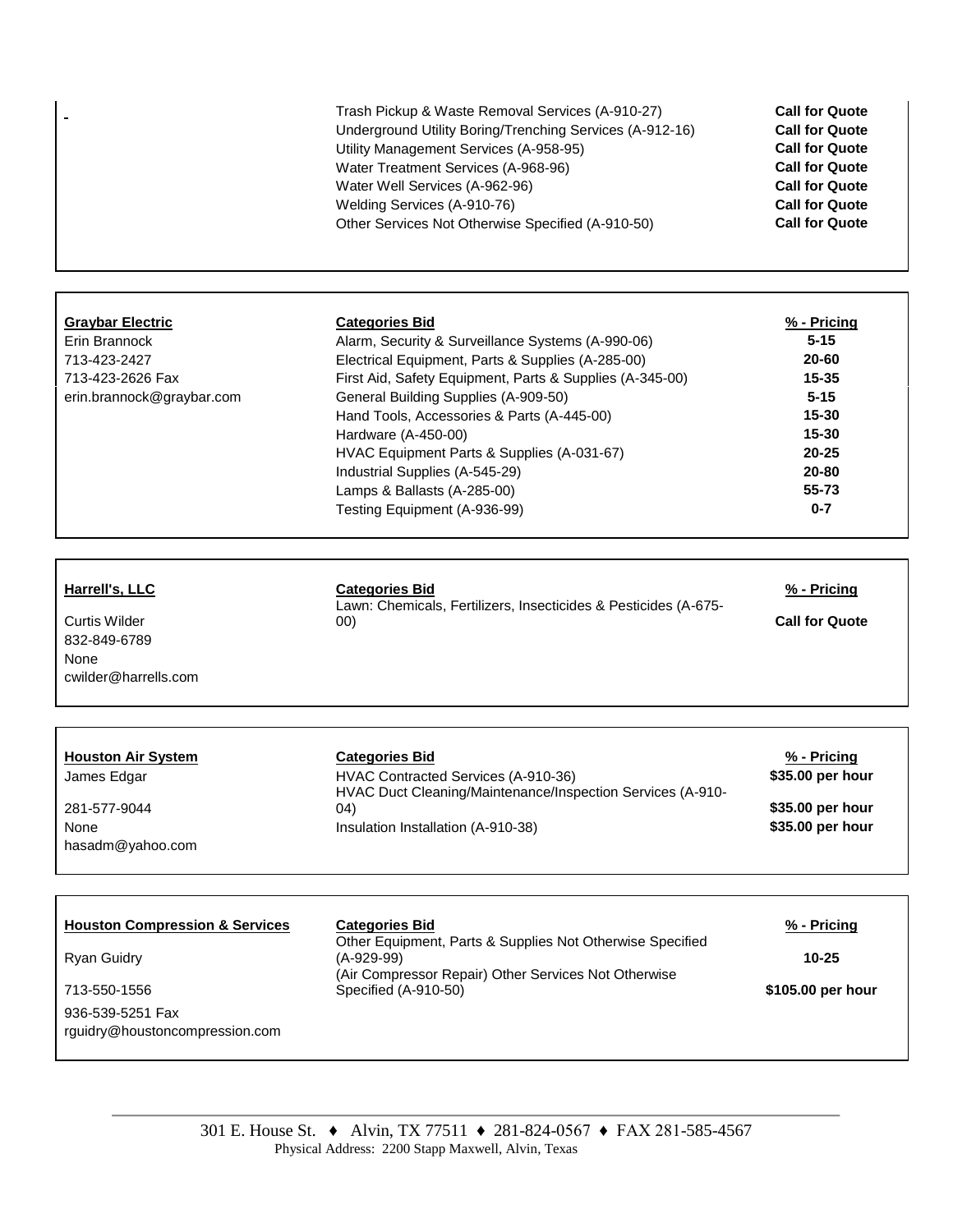| <b>Hunton Services</b><br>Kevin Beck<br>713-643-8336<br>713-583-9277 Fax<br>Kbeck@huntongroup.com               | <b>Categories Bid</b><br>HVAC Equipment Parts & Supplies (A-031-67)<br><b>HVAC Units (A-031-06)</b>                                    | $% - Pricing$<br>10<br>10                                     |
|-----------------------------------------------------------------------------------------------------------------|----------------------------------------------------------------------------------------------------------------------------------------|---------------------------------------------------------------|
| <b>JM Specialties</b><br>Richard Ryan<br>979-549-5119<br>None<br>jmspecialties@jmspecialties.com                | <b>Categories Bid</b><br>Signage & Graphics Interior/Exterior (A-801-55)                                                               | $% - Pricing$<br>30                                           |
| J.P. Squared, Almeda Water Well,<br><b>M&amp;M Hardware</b><br>Betty Pyburn<br>281-489-9355<br>281-489-4440 Fax | <b>Categories Bid</b><br>Water Treatment Services (A-968-96)<br>Water Well Services (A-962-96)                                         | % - Pricing<br><b>Call for Quote</b><br><b>Call for Quote</b> |
| betty@almedawaterwell.com<br><b>Komputer Plus Peripherals</b><br>Eugene Pascual<br>281-879-8200                 | <b>Categories Bid</b><br>Audio Visual Parts/Supplies (A-880-11)                                                                        | $% - Pricing$<br>20                                           |
| 281-879-8216 Fax<br>epascual@komputerplus.com<br>Kone, Inc.<br><b>Mike Nabors</b>                               | <b>Categories Bid</b><br>Elevator Maintenance Services (A-909-13)                                                                      | $% - Pricing$<br>\$157.26 and up<br>per                       |
| 281-442-6619<br>281-449-9795 Fax<br>michael.nabors@kone.com                                                     |                                                                                                                                        | hour                                                          |
| <b>Laboratory Installations &amp;</b><br><b>Construction Services, LLC</b><br>Victor Grohman<br>(832) 384-3893  | <b>Categories Bid</b><br>Lockers Installation, Maintenance & Repair Services (A-804-<br>16)<br>Building Systems Maintenance (A-910-52) | $% - Pricing$<br>\$45.00 per hour<br>\$45.00 per hour         |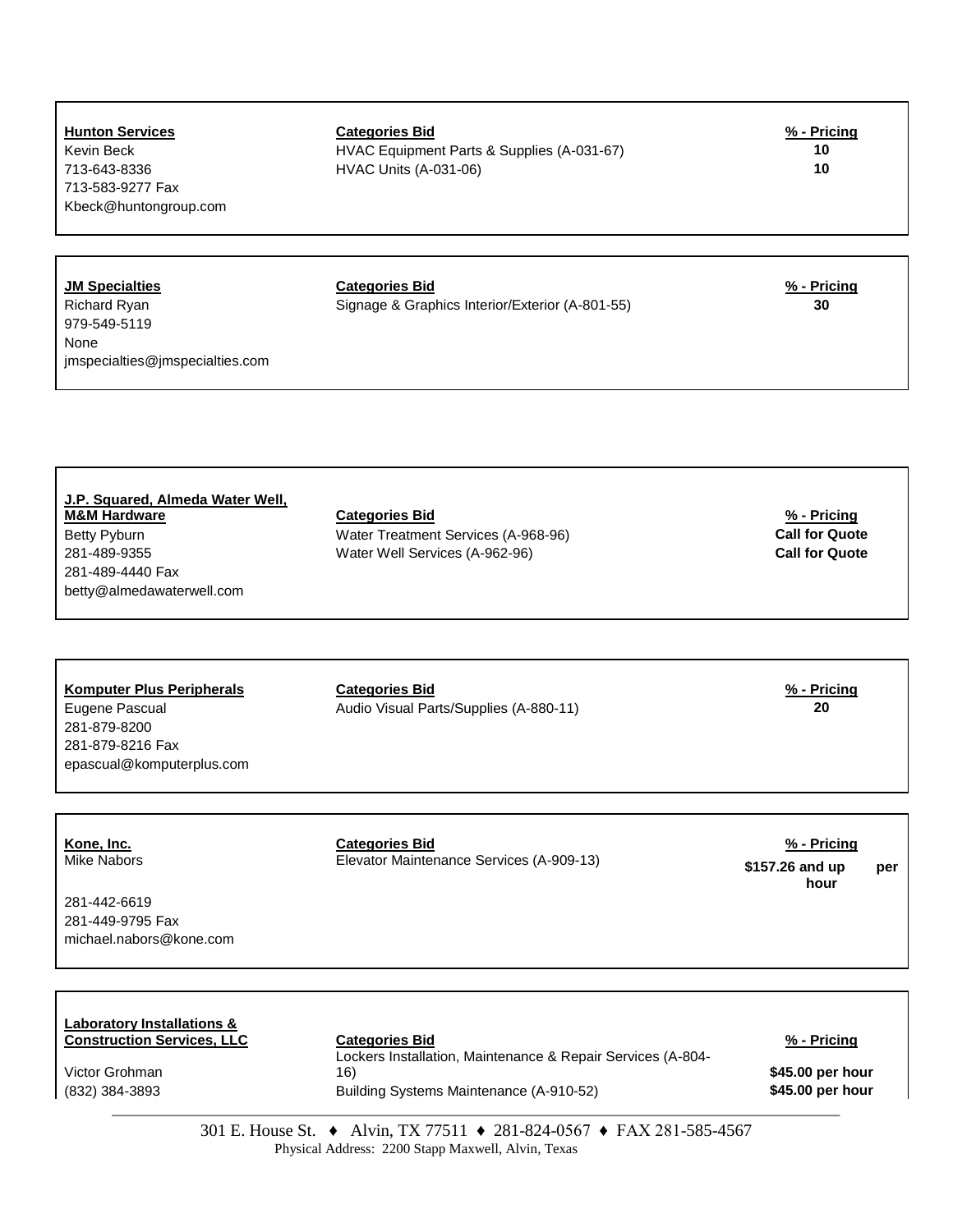| (832) 384-3893 Fax<br>victorgrohman@yahoo.com                                                                | Carpentry & Casework Services (A-914-27)<br>Small Construction Projects (A-910-50)<br>Welding Services (A-910-76)                                                                               | \$53.00 per hour<br>\$45.00 per hour<br>\$60.91 per hour      |
|--------------------------------------------------------------------------------------------------------------|-------------------------------------------------------------------------------------------------------------------------------------------------------------------------------------------------|---------------------------------------------------------------|
| <b>LCD Concepts, Inc.</b><br>Nancy Olson<br>281-334-5181 xt 102<br>866-580-8794 Fax<br>nancy@lcdconcepts.com | <b>Categories Bid</b><br>Audio Visual Parts/Supplies (A-880-11)<br>Signage & Graphics Interior/Exterior (A-801-55)<br>Other Equipment, Parts & Supplies Not Otherwise Specified<br>$(A-929-99)$ | % - Pricing<br>5<br>5<br>5                                    |
| <b>Lee County Ace Hardware</b><br>Ted Droemer<br>979-542-2413<br>979-542-0574 Fax<br>tdroemer1@verizon.net   | <b>Categories Bid</b><br>Hand Tools, Accessories & Parts (A-445-00)<br>Hardware (A-450-00)<br>Other Equipment, Parts & Supplies Not Otherwise Specified<br>$(A-928-99)$                         | % - Pricing<br>0<br>0<br>0                                    |
| <b>Lift Service Now</b><br>Gabriel Ortega<br>281-252-5438<br>281-259-9270 Fax<br>gabe@liftservicenow.com     | <b>Categories Bid</b><br>Equipment Rental, Cranes/Hoists/Lifts (A-975-26)<br>Material Handling Services (A-929-58)                                                                              | % - Pricing<br>\$85.00 & up per hour<br>\$85.00 & up per hour |
| Matera Paper Co., Inc.<br>Luke Rossi<br>713-829-2772<br>713-694-9366<br>lukerossi@materapaper.com            | <b>Categories Bid</b><br>Custodial Equipment Parts (A-934-39)<br>Custodial Equipment & Supplies (A-485-00)                                                                                      | % - Pricing<br>10<br>15                                       |

| <b>McCoy's Building Supply</b> | <b>Categories Bid</b>                                           | % - Pricing |
|--------------------------------|-----------------------------------------------------------------|-------------|
| Mandy Eagan                    | Doors, Building, Exterior/Interior, Parts & Supplies (A-150-21) | $2 - 4.5$   |
| 512-395-6644                   | Doors, Overhead, Parts & Supplies (A-150-55)                    | $2 - 4.5$   |
| 512-805-1340 Fax               | Electrical Equipment, Parts & Supplies (A-285-00)               | $2 - 4.5$   |
| governmentsales@mccoys.com     | Fencing Equipment & Supplies (A-330-00)                         | $2 - 4.5$   |
|                                | Fire Extinguishers, Parts & Supplies (A-340-00)                 | $2 - 4.5$   |
|                                | First Aid, Safety Equipment, Parts & Supplies (A-345-00)        | $2 - 4.5$   |
|                                | General Building Supplies (A-909-50)                            | $2 - 4.5$   |
|                                | Generators, Equipment, Parts & Supplies (A-936-39)              | $2 - 4.5$   |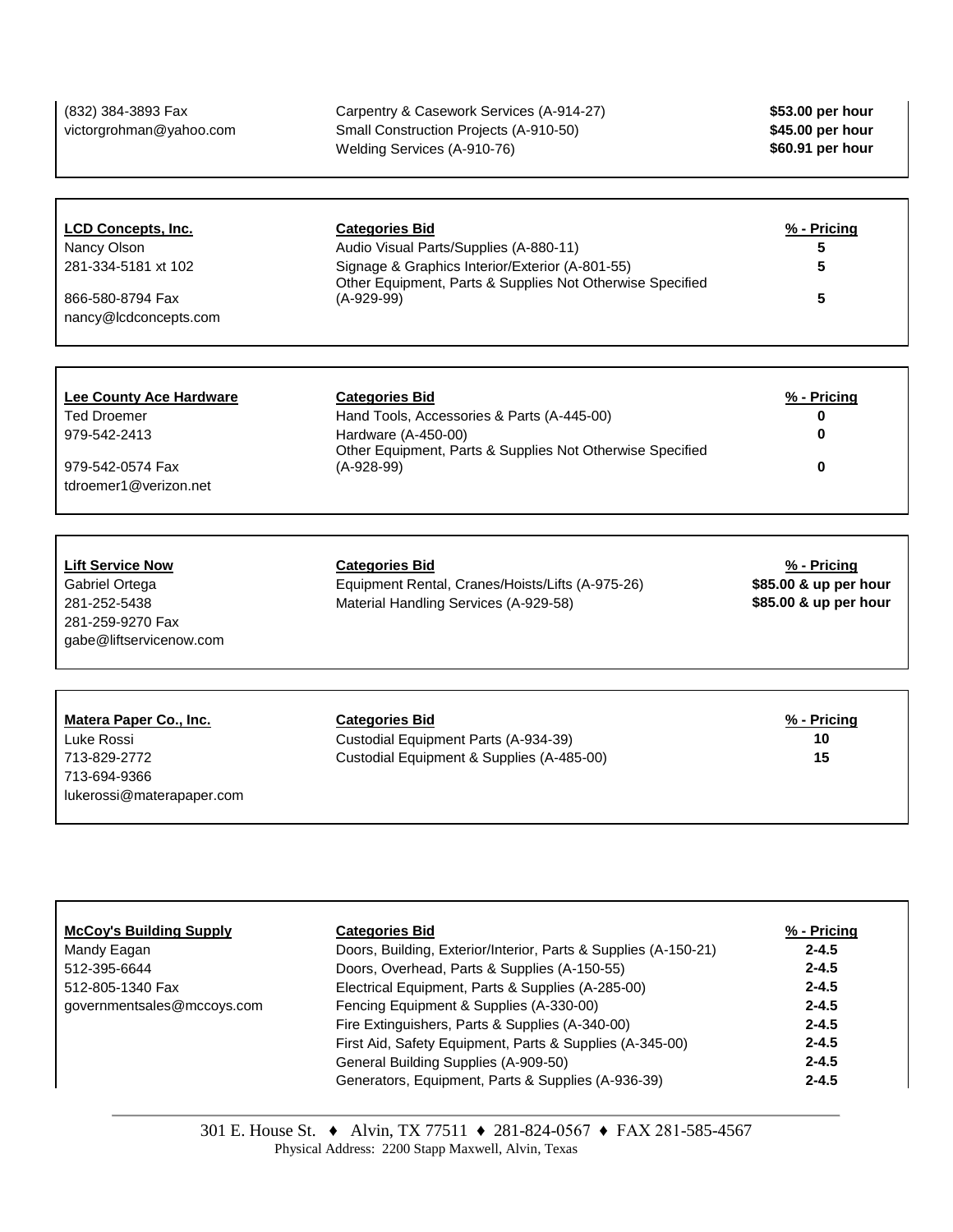|                              | Hand Tools, Accessories & Parts (A-445-00)                      | $2 - 4.5$               |
|------------------------------|-----------------------------------------------------------------|-------------------------|
| Hardware (A-450-00)          |                                                                 | $2 - 4.5$               |
| HVAC Filters (A-031-42)      |                                                                 | $2 - 4.5$               |
|                              | HVAC Equipment Parts & Supplies (A-031-67)                      | $2 - 4.5$               |
| <b>HVAC Units (A-031-06)</b> |                                                                 | $2 - 4.5$               |
|                              | Industrial Supplies (A-545-29)                                  | $2 - 4.5$               |
|                              | Lamps & Ballasts (A-285-00)                                     | $2 - 4.5$               |
| 00)                          | Lawn: Chemicals, Fertilizers, Insecticides & Pesticides (A-675- | $2 - 4.5$               |
|                              | Lawn: Equipment, Parts & Supplies (A-515-15)                    | $2 - 4.5$               |
|                              | Lawn: Dirt, Fill Dirt, Top-Soil (A-790-70)                      | $2 - 4.5$               |
|                              | Lawn: Mulch & Surface Coverings (A-335-72)                      | $2 - 4.5$               |
| Locksmith Parts (A-450-55)   |                                                                 | $2 - 4.5$               |
|                              | Lumber & Wood Products (A-540-11)                               | $2 - 4.5$               |
|                              | Material Handling Equipment (A-929-58)                          | $2 - 4.5$               |
|                              | Paint, Floors/Interior/Wall-covering (A-914-61)                 | $2 - 4.5$               |
|                              | Plumbing Fixtures Parts & Supplies (A-914-68)                   | $2 - 4.5$               |
|                              | Roofing Materials & Supplies (A-914-73)                         | $2 - 4.5$               |
|                              | Septic Systems & Parts (A-910-68)                               | $2 - 4.5$               |
|                              | Signage & Graphics Interior/Exterior (A-801-55)                 | $2 - 4.5$               |
|                              | Testing Equipment (A-936-99)                                    | $2 - 4.5$               |
|                              | Welding Machine Work, Parts & Supplies (A-895-00)               | $2 - 4.5$               |
|                              | Window Coverings & Accessories (A-910-11)                       | $2 - 4.5$               |
| $(A-929-99)$                 | Other Equipment, Parts & Supplies Not Otherwise Specified       | $2 - 4.5$               |
| Services (A-990-06)          | Alarm, Security & Surveillance Systems Maintenance & Repair     | <b>Call for Pricing</b> |
|                              |                                                                 |                         |

| <b>McKenna Contracting</b>     | <b>Categories Bid</b>                                 | % - Pricing |
|--------------------------------|-------------------------------------------------------|-------------|
| Jessica Hollaway               | Park, Playground Parts & Supplies (A-650-18)          | $5 - 18$    |
|                                | (EWF Surfacing) Other Equipment, Parts & Supplies Not |             |
| 281-832-7132                   | Otherwise Specified (A-929-99)                        | 0           |
| 281-534-2580 Fax               |                                                       |             |
| jessica@playgroundshouston.com |                                                       |             |

 $\overline{a}$ 

| <b>Call for Pricing</b><br>Doors, Building, Exterior/Interior, Parts & Supplies (A-150-21) |
|--------------------------------------------------------------------------------------------|
|                                                                                            |
| <b>Call for Pricing</b><br>Doors, Overhead, Parts & Supplies (A-150-55)                    |
| <b>Call for Pricing</b>                                                                    |
| Doors, Building, Exterior/Interior, Installation & Repair Services                         |
| <b>Call for Pricing</b>                                                                    |
| <b>Call for Pricing</b><br>Doors, Overhead, Installation & Repair Services (A-910-55)      |
| <b>Call for Pricing</b>                                                                    |
|                                                                                            |

٦

| <b>Moore Supply</b> | <b>Categories Bid</b>                              | % - Pricing |
|---------------------|----------------------------------------------------|-------------|
| <b>Brent James</b>  | Generators, Equipment, Parts & Supplies (A-936-39) | $0 - 40$    |
| 281-332-6225        | Hand Tools, Accessories & Parts (A-445-00)         | $0 - 40$    |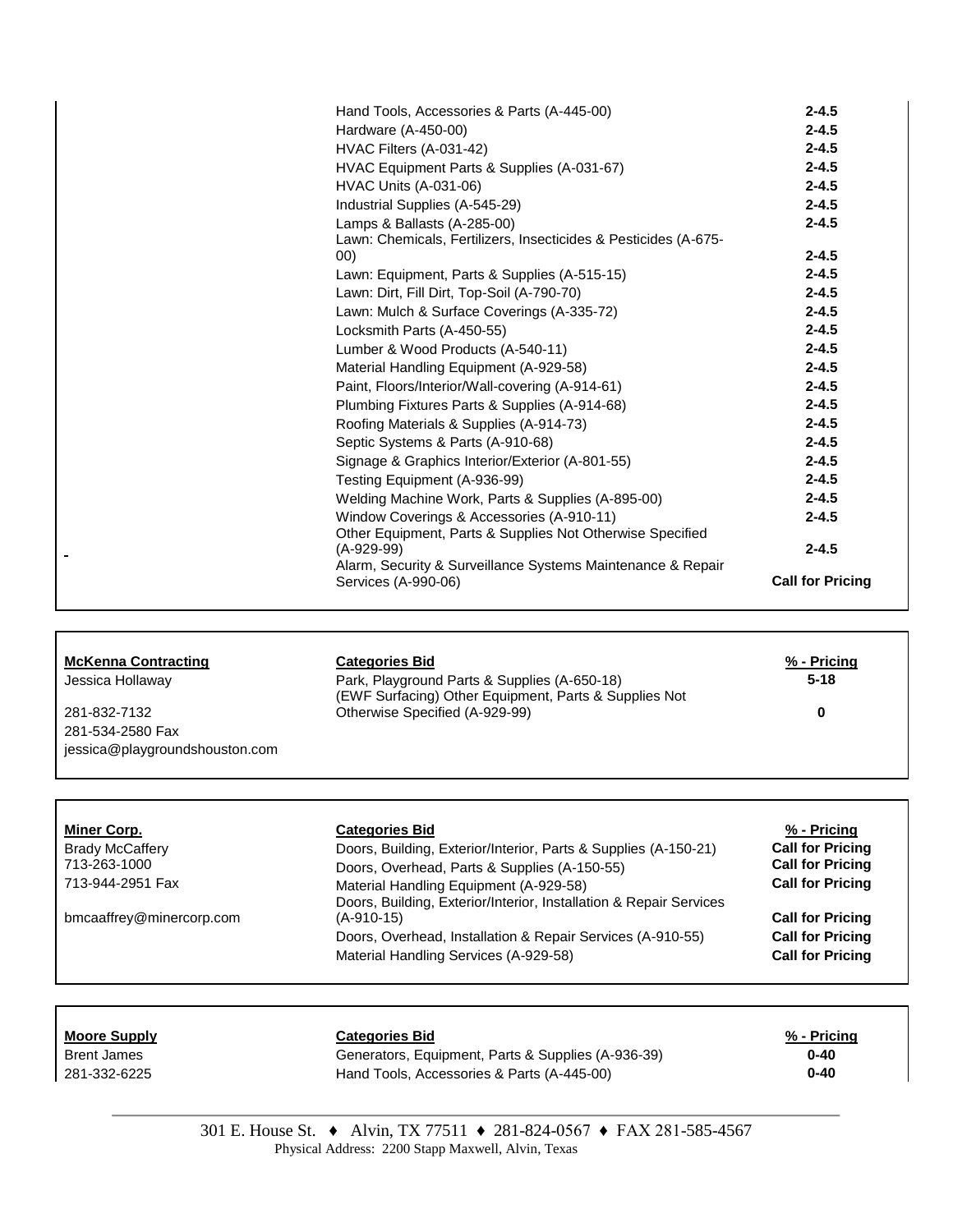# **Municipal District Services, LLC Categories Bid % - Pricing**

[jbellamy@municipaldistrictservices.com](mailto:jbellamy@municipaldistrictservices.com)

Johnny Bellamy Equipment Rental, Heavy Duty/Industrial (A-975-40) **Call for Pricing** 281-290-6500 Water Treatment Services (A-968-96) **Call for Pricing** None Other Services Not Otherwise Specified (A-929-99) **Call for Pricing**

| <b>Mustang Bayou Farm / K&amp;K Grass</b><br><b>Farms</b><br><b>Ford Kruse</b> | <b>Categories Bid</b><br>Lawn: Mulch & Surface Coverings (A-335-72)                      | $% - Pricing$<br>U |
|--------------------------------------------------------------------------------|------------------------------------------------------------------------------------------|--------------------|
| 281-585-6639                                                                   |                                                                                          |                    |
| 281-331-3501 Fax                                                               |                                                                                          |                    |
| None                                                                           |                                                                                          |                    |
|                                                                                |                                                                                          |                    |
| <b>O'Reilly Auto Parts</b>                                                     | <b>Categories Bid</b>                                                                    | % - Pricing        |
| Mike Calvillo                                                                  | Hand Tools, Accessories & Parts (A-445-00)                                               | 41                 |
| 281-585-8184                                                                   | Vehicle Parts & Supplies (A-929-99)                                                      | 41                 |
| 281-331-7761 Fax                                                               | Welding Machine Work, Parts & Supplies (A-895-00)                                        | 41                 |
|                                                                                | Other Equipment, Parts & Supplies Not Otherwise Specified                                |                    |
| None                                                                           | $(A-929-99)$                                                                             | 41                 |
|                                                                                |                                                                                          |                    |
| <b>Philstyn AV</b>                                                             | <b>Categories Bid</b>                                                                    | $% - Pricing$      |
| William H. Sellers                                                             | Audio Visual Parts/Supplies (A-880-11)                                                   | 0                  |
| 713-747-7000                                                                   | Lamps & Ballasts (A-285-00)                                                              | n                  |
| 713-748-2421 Fax                                                               | Building Systems Maintenance (A-910-52)<br>Intercom Systems/Public Address/Sound Systems | \$90.00 per hour   |
| bsellers@philstyn-av.com                                                       | Maintenance & Repair (A-725-32)                                                          | \$90.00 per hour   |
|                                                                                |                                                                                          |                    |
| <b>PPE/Jantex</b>                                                              | <b>Categories Bid</b>                                                                    | $% - Pricing$      |
| Vanesa Gonzalez                                                                | Custodial Equipment Parts (A-934-39)                                                     | 10                 |
| 817-572-7353                                                                   | Custodial Equipment & Supplies (A-485-00)                                                | 20                 |
| 817-561-6193                                                                   |                                                                                          |                    |
| vanesa@professionalpoish.com                                                   |                                                                                          |                    |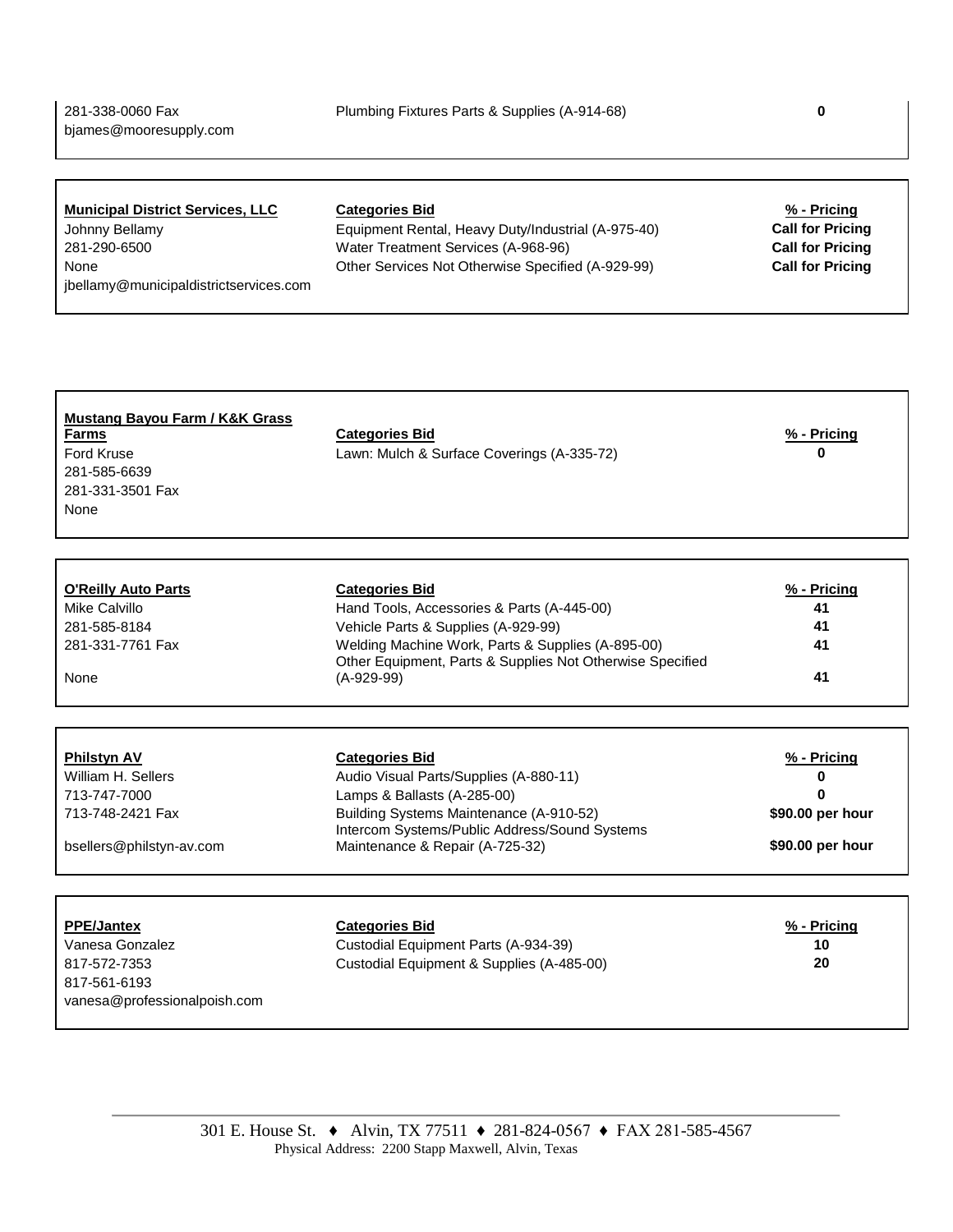| <b>R2 Insulation, LLC</b> |  |
|---------------------------|--|
|                           |  |

281-369-3353 281-369-2095 Fax r2insulation@gmail.com

# **R2 Insulation, LLC Categories Bid % - Pricing**

Robert J. Windsor Commercial Pipe Insulation (A-010-78) **0**

| <b>RAM PRODUCTS, LTD</b> | <b>Categories Bid</b>                                                                                          | % - Pricing           |
|--------------------------|----------------------------------------------------------------------------------------------------------------|-----------------------|
| <b>Chris Matthews</b>    | Building Systems Maintenance/Parts (A-150-03)                                                                  | 38-62                 |
| 281-935-5822             | Doors, Building, Exterior/Interior, Parts & Supplies (A-150-21)                                                | 38-62                 |
| 817-616-5130             | Doors, Overhead, Parts & Supplies (A-150-55)                                                                   | 38-62                 |
| chris@ramproducts.com    | Electrical Equipment, Parts & Supplies (A-285-00)                                                              | 38-62                 |
|                          | First Aid, Safety Equipment, Parts & Supplies (A-345-00)                                                       | 38-62                 |
|                          | General Building Supplies (A-909-50)                                                                           | 38-62                 |
|                          | Generators, Equipment, Parts & Supplies (A-936-39)                                                             | 38-62                 |
|                          | Hand Tools, Accessories & Parts (A-445-00)                                                                     | 38-62                 |
|                          | Hardware (A-450-00)                                                                                            | 38-62                 |
|                          | HVAC Equipment Parts & Supplies (A-031-67)                                                                     | 38-62                 |
|                          | Industrial Supplies (A-545-29)                                                                                 | 38-62                 |
|                          | Paint, Floors/Interior/Wall-covering (A-914-61)                                                                | 38-62                 |
|                          | Park, Playground Parts & Supplies (A-650-18)                                                                   | 38-62                 |
|                          | Plumbing Fixtures Parts & Supplies (A-914-68)                                                                  | 38-62                 |
|                          | Roofing Materials & Supplies (A-914-73)                                                                        | 38-62                 |
|                          | Testing Equipment (A-936-99)                                                                                   | 38-62                 |
|                          | Vehicle Parts & Supplies (A-929-99)                                                                            | 38-62                 |
|                          | Welding Machine Work, Parts & Supplies (A-895-00)<br>Other Equipment, Parts & Supplies Not Otherwise Specified | 38-62                 |
|                          | $(A-929-99)$                                                                                                   | 38-62                 |
|                          | Alarm, Security & Surveillance Systems Maintenance & Repair<br>Services (A-990-06)                             | \$38.00 & Up per hour |
|                          | Building Systems Maintenance (A-910-52)                                                                        | \$38.00 & Up per hour |
|                          | Other Services Not Otherwise Specified (A-910-50)                                                              | \$38.00 & Up per hour |

### **Rinehart Trucking Co., Inc. Categories Bid % - Pricing**

888-223-2924 Fax [suehart@sbcglobal.net](mailto:suehart@sbcglobal.net)

| <b>Categories Bid</b> |
|-----------------------|
|-----------------------|

Sue Rinehart Warren **18. Elects Lawn: Dirt, Fill Dirt, Top-Soil** (A-790-70) **0**<br>281-432-7263 **0 1.12000** Lawn: Mulch & Surface Coverings (A-335-72) **0 0** Lawn: Mulch & Surface Coverings (A-335-72)

# **Servpro of Friendswood/Pearland Categories Bid % - Pricing**

281-412-6212 Fax spkimberly1@gmail.com

Kimberly Robb Cleanup & Disposal, Demolition & Hauling (A-912-40) **Call for Pricing** 281-520-8197 Emergency Cleanup & Restoration Services (A-910-24) **Call for Pricing**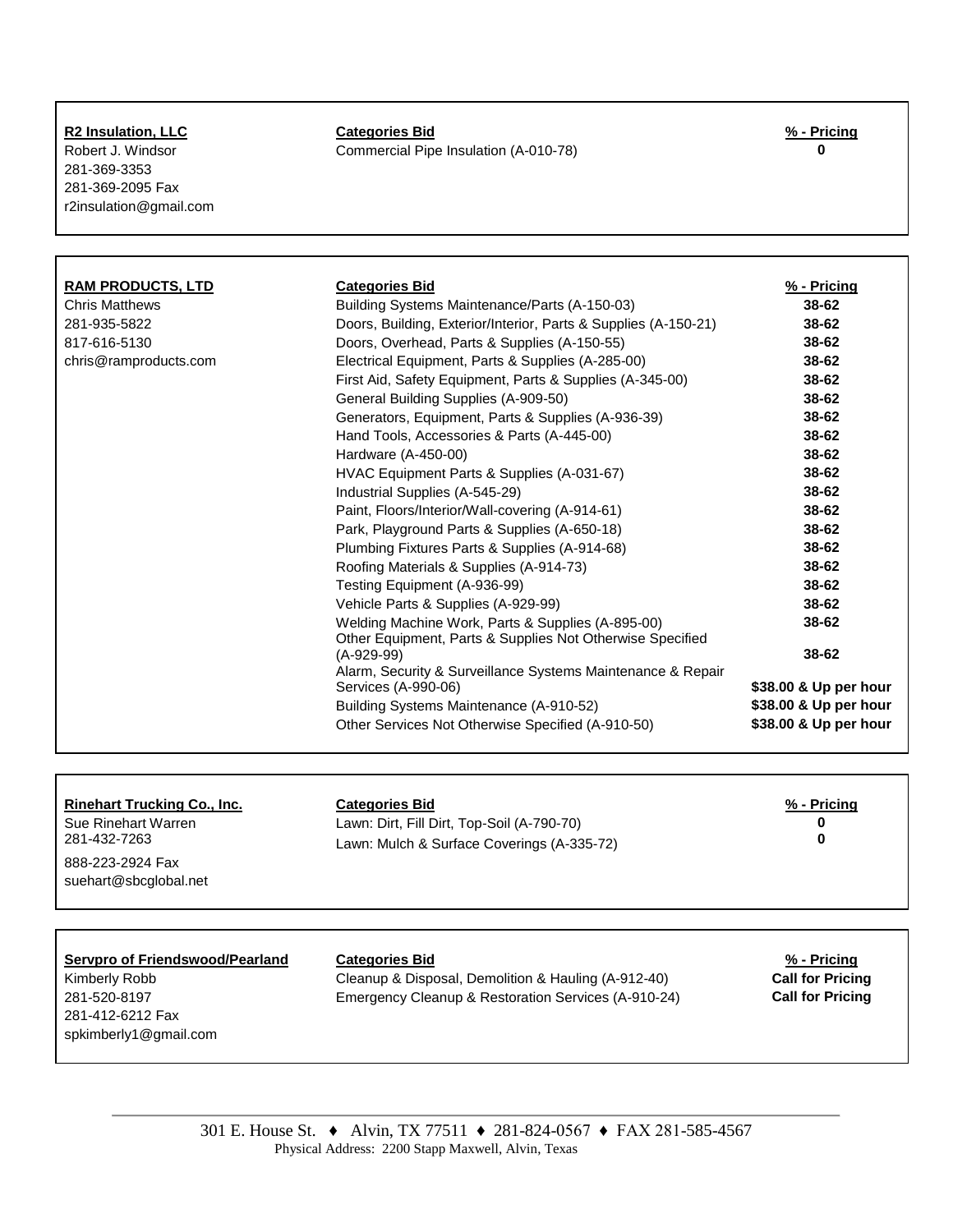| <b>Shaffer Tower Services, Inc.</b><br>Antonio Poy<br>713-463-0022<br>713-647-0044 Fax<br>apoy@shaff.com                           | <b>Categories Bid</b><br><b>Radio Tower Services</b>                                                            | % - Pricing<br><b>Call for Pricing</b> |
|------------------------------------------------------------------------------------------------------------------------------------|-----------------------------------------------------------------------------------------------------------------|----------------------------------------|
| <b>Sherwin Williams Company</b>                                                                                                    | <b>Categories Bid</b>                                                                                           | $% - Pricing$                          |
| Kevin McCoy<br>216-566-7422<br>216-566-1909 Fax<br>kevin.j.mccoy@sherwin.com                                                       | Doors, Building, Exterior/Interior, Parts & Supplies (A-150-21)                                                 | 30                                     |
| <b>Shoppa's Farm Supply, Inc.</b><br>Robert Vincent Jr.<br>979-616-1576<br>979-245-1314 Fax<br>rvincent@shoppas.com                | <b>Categories Bid</b><br>Lawn: Equipment, Parts & Supplies (A-515-15)<br>Material Handling Equipment (A-929-58) | % - Pricing<br>0<br>O                  |
| <b>Stewart Builders, Inc.</b><br><b>Tommy Bertrand</b><br>713-983-8819<br>713-983-8987 Fax<br>tommybertrand@stewartbuildersltd.com | <b>Categories Bid</b><br>Other Services Not Otherwise Specified (A-910-50)                                      | % - Pricing<br>0                       |
| <b>TeamWORKS Solutions, Inc.</b>                                                                                                   | <b>Categories Bid</b>                                                                                           | % - Pricing                            |
| Randy McLean                                                                                                                       | Alarm, Security & Surveillance Systems (A-990-06)                                                               | 0                                      |
| 910-892-0034                                                                                                                       | Athletic Padding/Windscreens (A-805-00)                                                                         |                                        |
| 910-892-0035 Fax<br>randy@goteamworks.com                                                                                          | Audio Visual Parts/Supplies (A-880-11)<br>Bleacher Equipment/Parts & Supplies (A-420-04)                        | 0                                      |
|                                                                                                                                    | Building Systems Maintenance/Parts (A-150-03)                                                                   |                                        |
|                                                                                                                                    | Custodial Equipment Parts (A-934-39)                                                                            |                                        |
|                                                                                                                                    | Custodial Equipment & Supplies (A-485-00)                                                                       |                                        |
|                                                                                                                                    | Doors, Building, Exterior/Interior, Parts & Supplies (A-150-21)                                                 |                                        |
|                                                                                                                                    | Doors, Overhead, Parts & Supplies (A-150-55)<br>Electrical Equipment, Parts & Supplies (A-285-00)               |                                        |
|                                                                                                                                    | Fencing Equipment & Supplies (A-330-00)                                                                         |                                        |
|                                                                                                                                    | Fire Extinguishers, Parts & Supplies (A-340-00)                                                                 |                                        |
|                                                                                                                                    | First Aid, Safety Equipment, Parts & Supplies (A-345-00)                                                        |                                        |
|                                                                                                                                    | General Building Supplies (A-909-50)                                                                            |                                        |
|                                                                                                                                    | Generators, Equipment, Parts & Supplies (A-936-39)<br>Glass (A-910-30)                                          | 0                                      |
|                                                                                                                                    | Hand Tools, Accessories & Parts (A-445-00)                                                                      | 0                                      |
|                                                                                                                                    | Hardware (A-450-00)                                                                                             | 0                                      |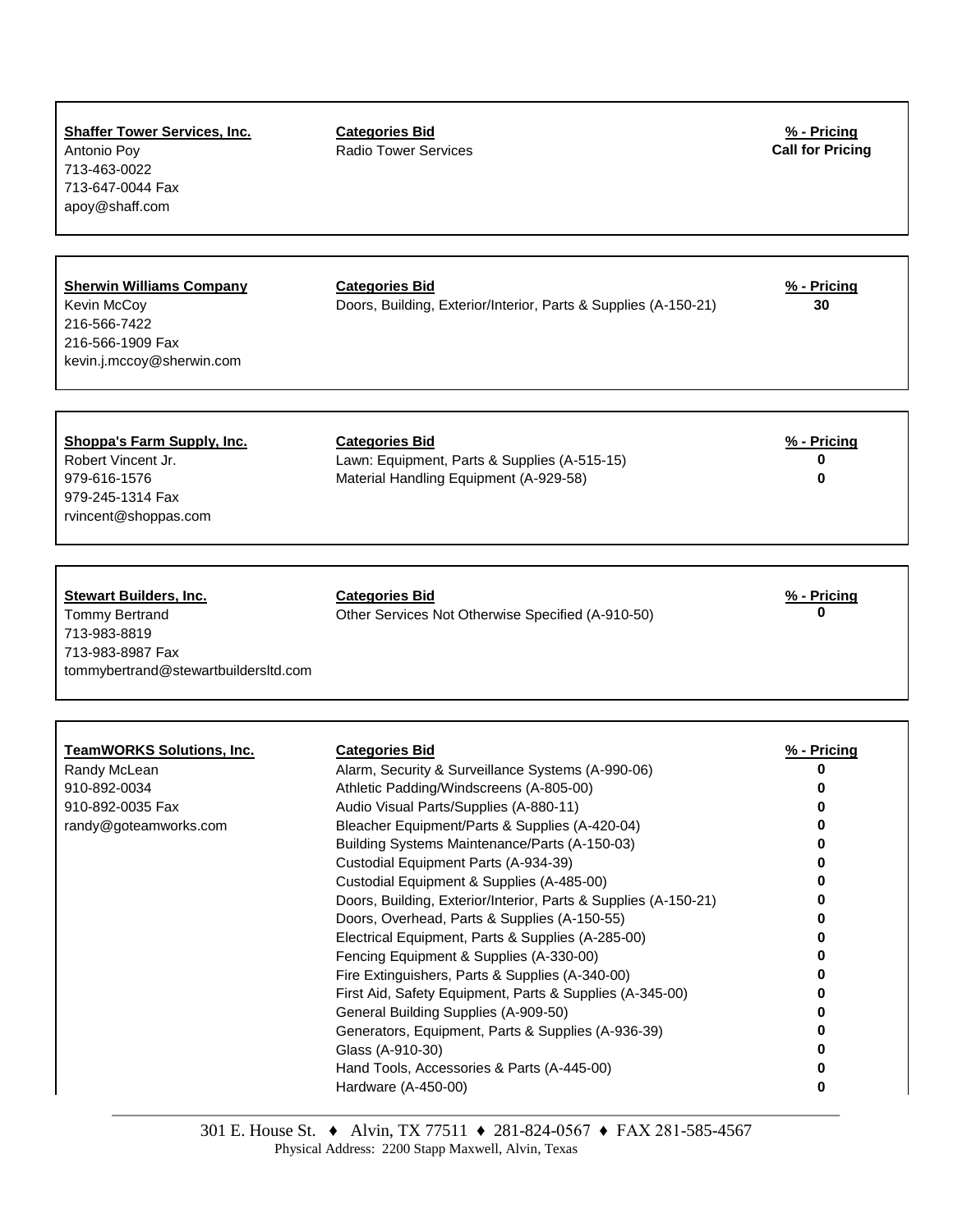| HVAC Filters (A-031-42)                                                                                          |   |
|------------------------------------------------------------------------------------------------------------------|---|
| HVAC Equipment Parts & Supplies (A-031-67)                                                                       |   |
| <b>HVAC Units (A-031-06)</b>                                                                                     |   |
| M & O Refrigeration Supplies (A-740-00)                                                                          |   |
| Industrial Supplies (A-545-29)                                                                                   |   |
| Lamps & Ballasts (A-285-00)                                                                                      |   |
| Lawn: Landscaping Shrubs & Flowers (A-595-38)<br>Lawn: Chemicals, Fertilizers, Insecticides & Pesticides (A-675- | 0 |
| 00)                                                                                                              | 0 |
| Lawn: Equipment, Parts & Supplies (A-515-15)                                                                     |   |
| Lawn: Dirt, Fill Dirt, Top-Soil (A-790-70)                                                                       |   |
| Lawn: Mulch & Surface Coverings (A-335-72)                                                                       |   |
| Lockers, Equipment & Supplies (A-804-16)                                                                         | O |

| TeamWORKS Solutions, Inc.<br>(Continued) | <b>Categories Bid</b>                                                                                                    | % - Pricing                                        |
|------------------------------------------|--------------------------------------------------------------------------------------------------------------------------|----------------------------------------------------|
| Randy McLean                             | Roofing Materials & Supplies (A-914-73)                                                                                  | 0                                                  |
| 910-892-0034                             | Septic Systems & Parts (A-910-68)                                                                                        | 0                                                  |
| 910-892-0035 Fax                         | Signage & Graphics Interior/Exterior (A-801-55)                                                                          | 0                                                  |
| randy@goteamworks.com                    | Swimming Pool Chemicals, Parts & Supplies (A-650-66)                                                                     | <sup>0</sup>                                       |
|                                          | Testing Equipment (A-936-99)                                                                                             | 0                                                  |
|                                          | Vehicle Parts & Supplies (A-929-99)                                                                                      | 0                                                  |
|                                          | Welding Machine Work, Parts & Supplies (A-895-00)                                                                        | 0                                                  |
|                                          | Window Coverings & Accessories (A-910-11)                                                                                | 0                                                  |
|                                          | Other Equipment, Parts & Supplies Not Otherwise Specified                                                                |                                                    |
|                                          | $(A-929-99)$                                                                                                             | 0                                                  |
|                                          | Alarm, Security & Surveillance Systems Maintenance & Repair                                                              |                                                    |
|                                          | Services (A-990-06)                                                                                                      | 0                                                  |
|                                          | Athletic Padding & Windscreens Installation (A-805-00)                                                                   | <b>Call for Pricing</b>                            |
|                                          | Bleachers Installation, Maintenance & Repair Services (A-420-                                                            |                                                    |
|                                          | (04)                                                                                                                     | <b>Call for Pricing</b>                            |
|                                          | Lockers Installation, Maintenance & Repair Services (A-804-                                                              |                                                    |
|                                          | 16)<br>Boring & Drilling Services (A-912-16)                                                                             | <b>Call for Pricing</b><br><b>Call for Pricing</b> |
|                                          | Building Systems Maintenance (A-910-52)                                                                                  | <b>Call for Pricing</b>                            |
|                                          | Carpentry & Casework Services (A-914-27)                                                                                 | <b>Call for Pricing</b>                            |
|                                          |                                                                                                                          | <b>Call for Pricing</b>                            |
|                                          | Cleanup & Disposal, Demolition & Hauling (A-912-40)                                                                      |                                                    |
|                                          | Concrete Work (A-914-30)                                                                                                 | <b>Call for Pricing</b>                            |
|                                          | Coring, Drilling & Saw Cutting Services (A-912-16)<br>Doors, Building, Exterior/Interior, Installation & Repair Services | <b>Call for Pricing</b>                            |
|                                          | $(A-910-15)$                                                                                                             | <b>Call for Pricing</b>                            |
|                                          | Doors, Overhead, Installation & Repair Services (A-910-55)                                                               | <b>Call for Pricing</b>                            |
|                                          | Earth Work, Paving & Site Work Services (A-913-94)                                                                       | <b>Call for Pricing</b>                            |
|                                          | Electrical Contracted Services (A-914-38)                                                                                | <b>Call for Pricing</b>                            |
|                                          | Electronic Gate Maintenance & Repair Services (A-910-19)                                                                 | <b>Call for Pricing</b>                            |
|                                          | Elevator Maintenance Services (A-909-13)                                                                                 | <b>Call for Pricing</b>                            |
|                                          | Emergency Cleanup & Restoration Services (A-910-24)                                                                      | <b>Call for Pricing</b>                            |
|                                          | Equipment Rental, Cranes/Hoists/Lifts (A-975-26)                                                                         | <b>Call for Pricing</b>                            |
|                                          | Equipment Rental, Heavy Duty/Industrial (A-975-40)                                                                       | <b>Call for Pricing</b>                            |
|                                          | Fencing Installation (A-914-00)                                                                                          | <b>Call for Pricing</b>                            |
|                                          |                                                                                                                          |                                                    |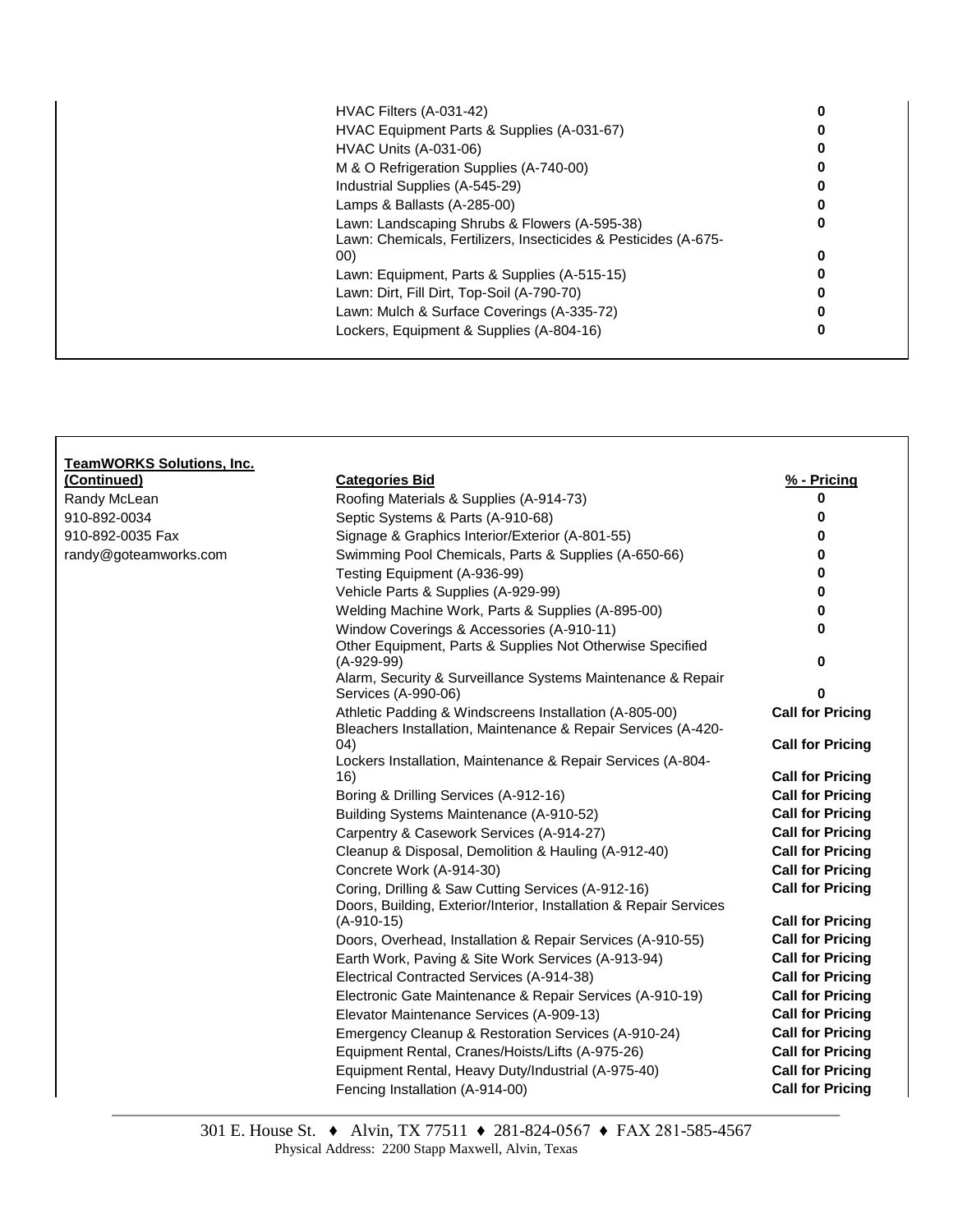| Fire Alarm Monitoring & Inspections (A-936-33)                                             | <b>Call for Pricing</b> |
|--------------------------------------------------------------------------------------------|-------------------------|
| Fire Extinguisher Inspections (A-936-33)                                                   | <b>Call for Pricing</b> |
| Fire Sprinkler System Inspections/Maintenance (A-936-33)                                   | <b>Call for Pricing</b> |
| Flooring & Tile Contractors (A-914-44)                                                     | <b>Call for Pricing</b> |
| Generator Services (A-936-39)                                                              | <b>Call for Pricing</b> |
| Glass Installation (A-914-47)                                                              | <b>Call for Pricing</b> |
| Grease Trap Maintenance (A-910-70)                                                         | <b>Call for Pricing</b> |
| HVAC Contracted Services (A-910-36)                                                        | <b>Call for Pricing</b> |
| HVAC Duct Cleaning/Maintenance/Inspection Services (A-910-                                 |                         |
| 04)                                                                                        | <b>Call for Pricing</b> |
| HVAC Large Equipment Rental/Chillers/Cooling Towers (A-                                    |                         |
| 031-13)                                                                                    | <b>Call for Pricing</b> |
| Insulation Installation (A-910-38)                                                         | <b>Call for Pricing</b> |
| Intercom Systems/Public Address/Sound Systems                                              |                         |
| Maintenance & Repair (A-725-32)                                                            | <b>Call for Pricing</b> |
| Lawn: Landscaping Equipment Rental, Landscaping Services                                   | <b>Call for Pricing</b> |
| & Lawn Irrigation Services (A-918-73)                                                      | <b>Call for Pricing</b> |
| Lawn: Tree Removal, Trimming & Stump Grinding (A-968-88)<br>Locksmith Services (A-910-48)  | <b>Call for Pricing</b> |
| Masonry Services (A-914-55)                                                                | <b>Call for Pricing</b> |
|                                                                                            | <b>Call for Pricing</b> |
| Material Handling Services (A-929-58)                                                      | <b>Call for Pricing</b> |
| Moving Services (A-918-80)                                                                 | <b>Call for Pricing</b> |
| Painting Services (A-914-61)<br>Pavement Repair/Parking Lot Repair & Striping Services (A- |                         |
| 913-34)                                                                                    | <b>Call for Pricing</b> |
| Pest Control Services (A-910-59)                                                           | <b>Call for Pricing</b> |
| Plumbing Services (A-914-68)                                                               | <b>Call for Pricing</b> |
| Pole Lighting Services (A-968-79)                                                          | <b>Call for Pricing</b> |
| Portable Building Walkway Canopy Installation (A-155-21)                                   | <b>Call for Pricing</b> |
| Portable Building Walkway Installation (A-155-21)                                          | <b>Call for Pricing</b> |
| Portable/Modular Building Removal & Relocation (A-971-08)                                  | <b>Call for Pricing</b> |
| Roofing Services (A-914-73)                                                                | <b>Call for Pricing</b> |
| Septic System Services (A-910-68)                                                          | <b>Call for Pricing</b> |
| Small Construction Projects (A-910-50)                                                     | <b>Call for Pricing</b> |
| Trash Pickup & Waste Removal Services (A-910-27)                                           | <b>Call for Pricing</b> |
| Underground Utility Boring/Trenching Services (A-912-16)                                   | <b>Call for Pricing</b> |
| Utility Management Services (A-958-95)                                                     | <b>Call for Pricing</b> |
| Water Treatment Services (A-968-96)                                                        | <b>Call for Pricing</b> |
| Water Well Services (A-962-96)                                                             | <b>Call for Pricing</b> |
| Welding Services (A-910-76)                                                                | <b>Call for Pricing</b> |
| Maintenance Management Software                                                            | <b>Call for Pricing</b> |
|                                                                                            |                         |

### **Texas Dirt Works Categories Bid % - Pricing**

L.

Jody Schibi Cleanup & Disposal, Demolition & Hauling (A-912-40) **Call for Pricing** 281-585-5159 Concrete Work (A-914-30) **Call for Pricing** 281-585-5139 Fax Earth Work, Paving & Site Work Services (A-913-94) **Call for Pricing** [schibi@aol.com](mailto:schibi@aol.com) **Emergency Cleanup & Restoration Services (A-910-24)** Call for Pricing Equipment Rental, Cranes/Hoists/Lifts (A-975-26) **Call for Pricing** Equipment Rental, Heavy Duty/Industrial (A-975-40) **Call for Pricing**